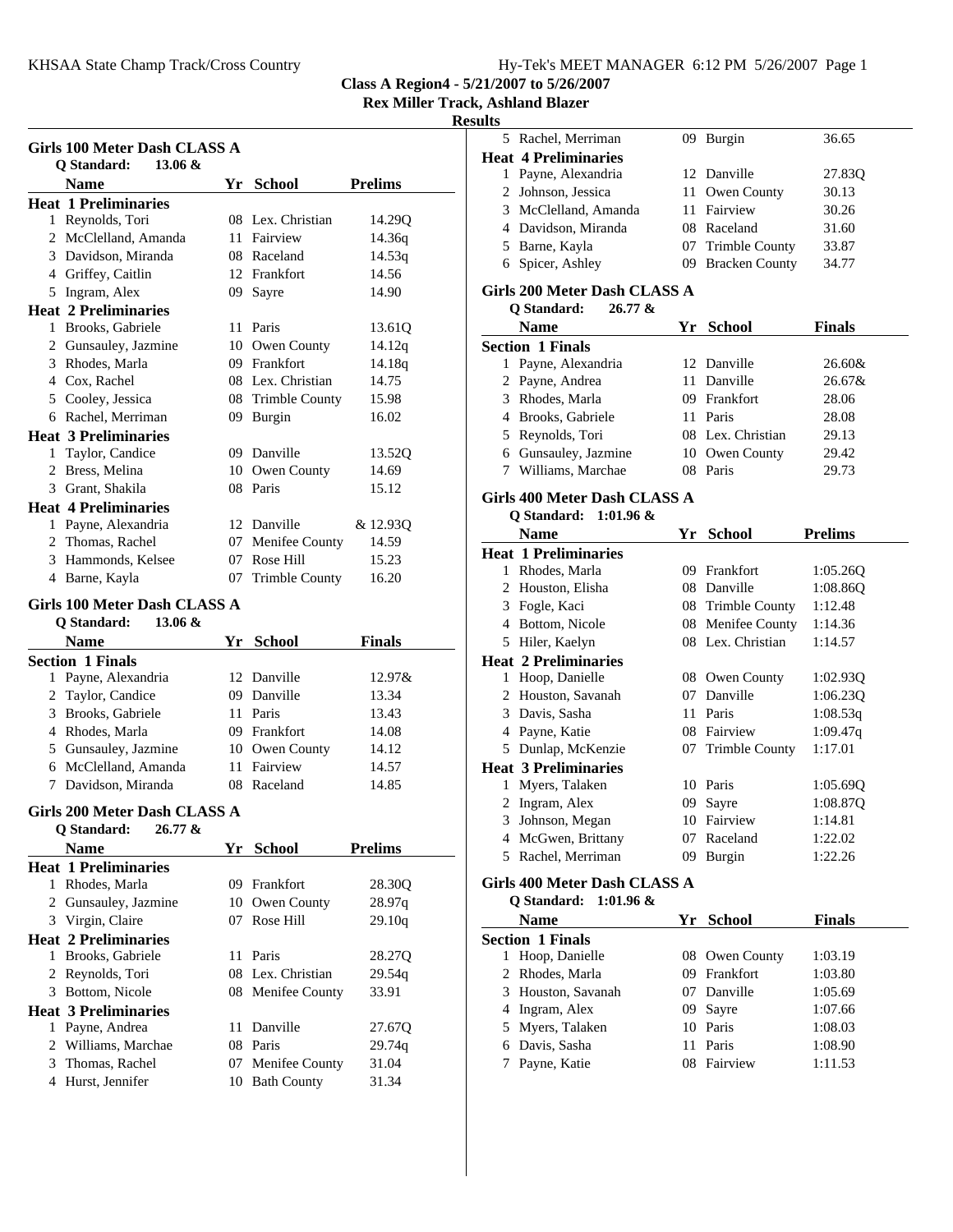|  | Hy-Tek's MEET MANAGER 6:12 PM 5/26/2007 Page 2 |  |  |
|--|------------------------------------------------|--|--|
|  |                                                |  |  |

**Rex Miller Track, Ashland Blazer**

#### **Results**

| Girls 800 Meter Run CLASS A<br>Q Standard: $2:29.19 \&$ |                   |     |                   |               |
|---------------------------------------------------------|-------------------|-----|-------------------|---------------|
|                                                         | <b>Name</b>       | Yr. | <b>School</b>     | <b>Finals</b> |
| Section 1                                               |                   |     |                   |               |
| 1                                                       | Snapp, Kaitlin    | 07. | Danville          | 2:31.54       |
| 2                                                       | Chappel, Brandi   |     | 08 Trimble County | 2:35.66       |
| 3                                                       | Mills, Felicia    | 07  | Fairview          | 2:36.19       |
| 4                                                       | McBee, Olivia     | 09  | Danville          | 2:36.48       |
| 5                                                       | Dunlap, McKenzie  | 07  | Trimble County    | 2:44.22       |
| 6                                                       | Thomas, Leah      | 11  | Menifee County    | 2:45.81       |
| 7                                                       | Winburn, Teila    | 09  | Carroll County    | 2:48.14       |
| 8                                                       | Young, Ali        | 09. | Lex. Christian    | 2:53.85       |
| 9                                                       | Cave, Calen       |     | 07 Lex. Christian | 2:54.23       |
| 10                                                      | Kaiser, Mandy     | 09  | Sayre             | 2:56.84       |
| 11                                                      | Eason, Ann        | 08  | Sayre             | 3:01.16       |
| 12                                                      | Mettey, Shannon   | 07  | Menifee County    | 3:01.96       |
| 13                                                      | McGwen, Brittany  | 07  | Raceland          | 3:04.04       |
| 14                                                      | Phillips, Crystal | 11  | Carroll County    | 3:25.65       |
| 15                                                      | Seale, Kaycee     | 10  | Owen County       | 3:38.95       |

#### **Girls 1600 Meter Run CLASS A**

#### **Q Standard: 5:35.50 &**

|                  | <b>Name</b>      | Yr  | <b>School</b>         | <b>Finals</b> |
|------------------|------------------|-----|-----------------------|---------------|
| <b>Section 1</b> |                  |     |                       |               |
| 1                | Snapp, Kaitlin   | 07  | Danville              | 5:28.15&      |
| 2                | Hoop, Danielle   | 08  | Owen County           | 5:40.95       |
| 3                | Bridges, Kaitlin | 09  | Fairview              | 5:55.77       |
| 4                | Thomas, Valerie  | 10  | <b>Trimble County</b> | 6:00.76       |
| 5                | Cooley, Jessica  |     | 08 Trimble County     | 6:07.05       |
| 6                | Eason, Ann       | 08  | Sayre                 | 6:14.31       |
| 7                | Hamel, Natalie   | 10  | Lex. Christian        | 6:24.60       |
| 8                | Johnson, Katie   | 08  | <b>Bath County</b>    | 6:46.03       |
| 9                | Walker, Chelsea  | 07  | Menifee County        | 7:03.78       |
| 10               | Schmidt, Amilee  | 11  | Menifee County        | 7:05.20       |
| 11               | Harper, Megan    | 07  | Raceland              | 7:07.00       |
| 12               | Speaks, Makenzi  | 05. | Raceland              | 7:14.59       |
| 13               | Evans, Camelia   | 10  | Owen County           | 7:14.90       |
| 14               | Morris, Samantha | 10  | Carroll County        | 7:21.43       |
| 15               | Wilkerson, Sara  | 09  | Carroll County        | 7:59.74       |

#### **Girls 3200 Meter Run CLASS A Q Standard: 12:39.11 &**

| V Staliual u. 14.99.11 & |    |                   |               |
|--------------------------|----|-------------------|---------------|
| <b>Name</b>              |    | Yr School         | <b>Finals</b> |
| <b>Section 1</b>         |    |                   |               |
| Snapp, Kaitlin<br>1      | 07 | Danville          | $12:16.27\&$  |
| Bridges, Kaitlin<br>2    | 09 | Fairview          | 12:46.89      |
| Thomas, Valerie<br>3     |    | 10 Trimble County | 12:51.82      |
| Chappel, Brandi<br>4     |    | 08 Trimble County | 14:22.81      |
| Emmert, Jordan<br>5      |    | 09 Lex. Christian | 14:34.11      |
| McKinney, Laken<br>6     | 07 | Fairview          | 14:37.06      |
| Harper, Megan            | 07 | Raceland          | 15:58.59      |
| Schmidt, Amilee<br>8     |    | 11 Menifee County | 16:04.62      |
| Speaks, Makenzi<br>9     |    | 05 Raceland       | 16:49.92      |
| Hobert, Cassie<br>10     |    | 11 Menifee County | 17:08.62      |
| Evans, Camelia           | 10 | Owen County       | 19:22.83      |
|                          |    |                   |               |

| Girls 100 Meter Hurdles CLASS A   |      |                       |                |  |
|-----------------------------------|------|-----------------------|----------------|--|
| $16.83 \&$<br>Q Standard:<br>Name | Yr - | <b>School</b>         | <b>Prelims</b> |  |
| <b>Heat 1 Preliminaries</b>       |      |                       |                |  |
| Harris, Keaira<br>1.              | 10   | Danville              | 18.44O         |  |
| 2 Hall, Sydney                    | 08.  | Lex. Christian        | 18.81Q         |  |
| Thomas, Rachel<br>3               | 07   | Menifee County        | 20.48q         |  |
| Johnson, Kelsey<br>4              |      | 08 Owen County        | 21.48          |  |
| Marsh, Hannah<br>5.               | 07   | <b>Bracken County</b> | 21.68          |  |
| Cooley, Jessica<br>6              | 08   | <b>Trimble County</b> | 22.74          |  |
| <b>Heat 2 Preliminaries</b>       |      |                       |                |  |
| Bradley, Kasie<br>1               | 07   | Fairview              | 18.58Q         |  |
| Griffey, Caitlin<br>2             | 12   | Frankfort             | 19.28Q         |  |
| Bottom, Nicole<br>3               |      | 08 Menifee County     | 21.62          |  |
| Johnson, Katie<br>4               |      | 08 Bath County        | 22.49          |  |
| Beckham, Tiffany<br>5.            | 09   | Owen County           | 25.56          |  |
| <b>Heat 3 Preliminaries</b>       |      |                       |                |  |
| Faulkner, Britt<br>1              | 12.  | Rose Hill             | 16.84Q         |  |
| Hollingsworth, Rachel<br>2        | 11   | Sayre                 | 19.01Q         |  |
| Gifford, Maria<br>3               | 08.  | Lex. Christian        | 20.61q         |  |
| Corry, Stacy<br>4                 | 11   | <b>Trimble County</b> | 21.64          |  |
| Girls 100 Meter Hurdles CLASS A   |      |                       |                |  |

#### **Q Standard: 16.83 & Name Finals Yr School Section 1 Finals** 1 Faulkner, Britt 12 Rose Hill 16.77& 2 Bradley, Kasie 07 Fairview 18.00 3 18.03 Harris, Keaira 10 Danville 4 Hall, Sydney 08 Lex. Christian 18.24 5 Griffey, Caitlin 12 Frankfort 19.02 6 Hollingsworth, Rachel 11 Sayre 19.17<br>7 Thomas, Rachel 07 Menifee County 20.03 07 Menifee County 20.03 8 Gifford, Maria 08 Lex. Christian 20.67

#### **Girls 300 Meter Hurdles CLASS A**

**Q Standard: 49.03 &**

|    | Name                        | Yr      | <b>School</b>     | <b>Prelims</b> |
|----|-----------------------------|---------|-------------------|----------------|
|    | <b>Heat 1 Preliminaries</b> |         |                   |                |
|    | Faulkner, Britt             |         | 12 Rose Hill      | 49.85Q         |
| 2  | Pace, Diamond               | $^{07}$ | Danville          | 49.98O         |
|    | 3 Hall, Sydney              |         | 08 Lex. Christian | 54.72Q         |
| 4  | Cooley, Jessica             |         | 08 Trimble County | 58.59q         |
| 5. | Johnson, Katie              |         | 08 Bath County    | 1:04.97        |
|    | 6 Beckham, Tiffany          |         | 09 Owen County    | 1:10.04        |
|    | <b>Heat 2 Preliminaries</b> |         |                   |                |
| 1  | Stroup, Caroline            |         | 11 Danville       | 50.12Q         |
|    | 2 Hollingsworth, Rachel     | 11.     | Sayre             | 50.49Q         |
| 3  | Bradley, Kasie              | 07      | Fairview          | 52.62Q         |
| 4  | Gifford, Maria              |         | 08 Lex. Christian | 58.39q         |
| 5  | Johnson, Kelsey             |         | 08 Owen County    | 58.79          |
| 6  | Corry, Stacy                |         | 11 Trimble County | 1:00.20        |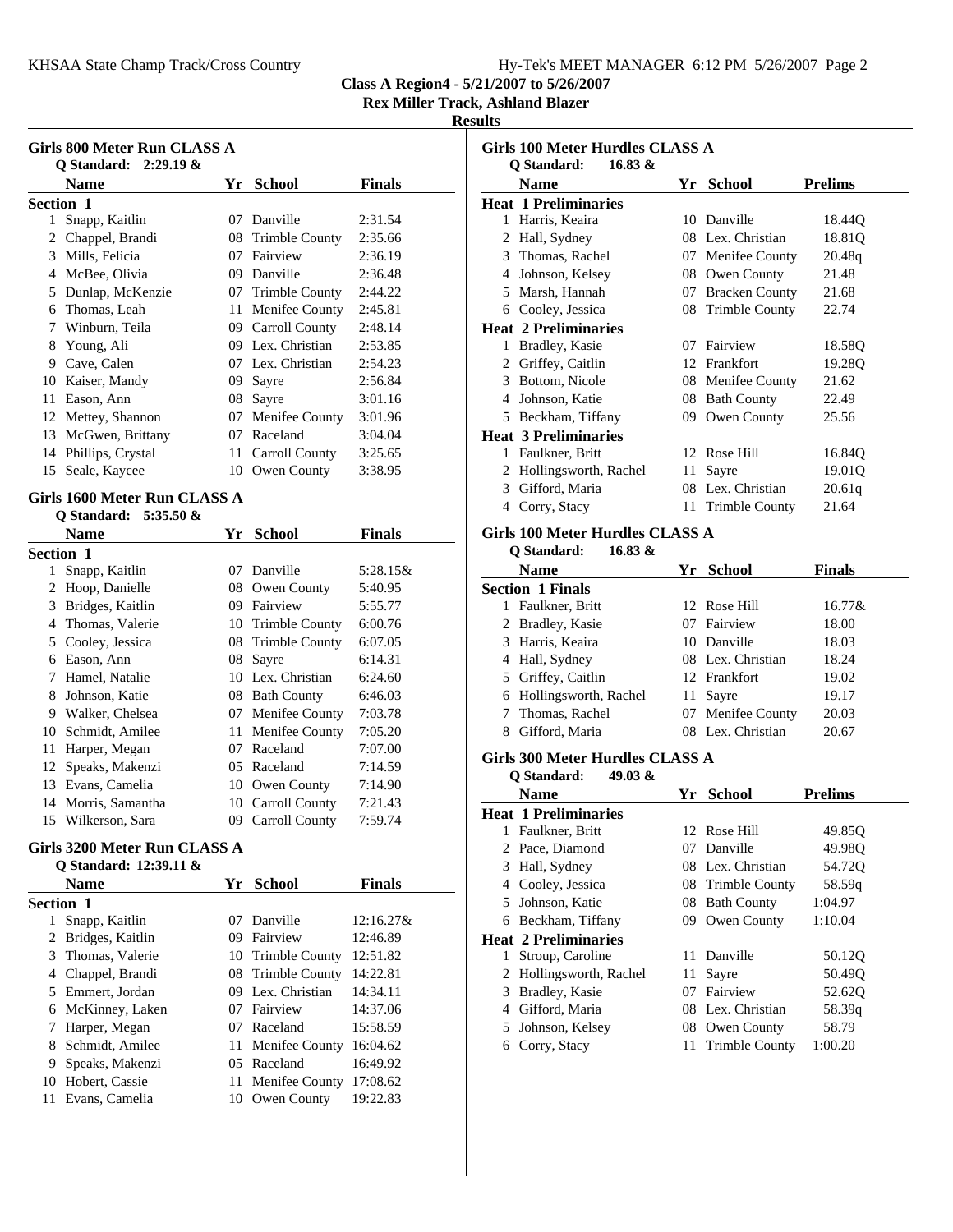**Rex Miller Track, Ashland Blazer**

#### **Results**

|    | Girls 300 Meter Hurdles CLASS A<br>49.03 $\&$<br>Q Standard: |    |                   |               |  |
|----|--------------------------------------------------------------|----|-------------------|---------------|--|
|    | <b>Name</b>                                                  |    | Yr School         | <b>Finals</b> |  |
|    | <b>Section 1 Finals</b>                                      |    |                   |               |  |
| 1. | Faulkner, Britt                                              |    | 12 Rose Hill      | 48.38&        |  |
|    | 2 Stroup, Caroline                                           |    | 11 Danville       | 48.42&        |  |
|    | 3 Pace, Diamond                                              |    | 07 Danville       | 49.22         |  |
|    | 4 Hollingsworth, Rachel                                      |    | 11 Sayre          | 49.40         |  |
|    | 5 Bradley, Kasie                                             | 07 | Fairview          | 52.60         |  |
|    | 6 Cooley, Jessica                                            |    | 08 Trimble County | 58.32         |  |
|    | 7 Hall, Sydney                                               |    | 08 Lex. Christian | 1:00.17       |  |
|    | Gifford, Maria                                               |    | 08 Lex. Christian | 1:02.41       |  |

#### **Girls 4x100 Meter Relay CLASS A**

### **Q Standard: 52.80 &**

|              | Team                        | <b>Relay</b>             | <b>Prelims</b> |
|--------------|-----------------------------|--------------------------|----------------|
|              | <b>Heat 1 Preliminaries</b> |                          |                |
| $\mathbf{1}$ | Paris                       |                          | 53.41Q         |
|              | 1) Brooks, Gabriele 11      | 2) Davis, Sasha 11       |                |
|              | 3) Grant, Shakila 08        | 4) Jones, Nikita 11      |                |
|              | 5) Myers, Talaken 10        | 6) Williams, Marchae 08  |                |
| 2            | Rose Hill Christian         |                          | 53.60Q         |
|              | 1) Faulkner, Britt 12       | 2) Hammonds, Kelsee 07   |                |
|              | 3) Queen, Emily 12          | 4) Virgin, Claire 07     |                |
|              | 5) Day, Kala 07             |                          |                |
| 3            | Nicholas County             |                          | 58.00Q         |
|              | 1) Dunn, Christian 09       | 2) Hunter, Megan 09      |                |
|              | 3) Kelley, Stephanie 08     | 4) Letcher, Kimber 08    |                |
|              | 5) Mattox, Anna 07          | 6) McConnell, Haley 08   |                |
|              | 7) McLean, Mandi 08         | 8) Norman, Brandy 12     |                |
|              | 4 Fairview                  |                          | 58.38q         |
|              | 1) McClelland, Amanda 11    | 2) Payne, Samantha 12    |                |
|              | 3) Terrell, Julia 07        | 4) Craig, Dani 07        |                |
|              | 5) Bradley, Kasie 07        | 6) Payne, Katie 08       |                |
|              | 7) Johnson, Megan 10        | 8) Mills, Felicia 07     |                |
|              | <b>Heat 2 Preliminaries</b> |                          |                |
| 1.           | Danville                    |                          | & 48.90Q       |
|              | 1) Taylor, Candice 09       | 2) Stroup, Caroline 11   |                |
|              | 3) Payne, Andrea 11         | 4) Payne, Alexandria 12  |                |
|              | 5) Houston, Savanah 07      | 6) Houston, Elisha 08    |                |
|              | 2 Lexington Christian       |                          | 56.66Q         |
|              | 1) Hall, Sydney 08          | 2) Gifford, Maria 08     |                |
|              | 3) Cox, Rachel 08           | 4) Reynolds, Tori 08     |                |
|              | 5) Kolpek, Jeslyn 10        | 6) Robinson, Colleen 07  |                |
|              | 7) Gralheer, Lora 12        | 8) Dorton, Caitlin 10    |                |
| 3            | Menifee County              |                          | 57.430         |
|              | 1) Burton, Loren 12         | 2) Phelps, Alexandra 10  |                |
|              | 3) Smallwood, Leslie 09     | 4) Thomas, Leah 11       |                |
|              | 4 Owen County               |                          | 1:00.00q       |
|              | 1) Bress, Melina 10         | 2) Gunsauley, Jazmine 10 |                |
|              | 3) Evans, Camelia 10        | 4) Hoop, Danielle 08     |                |
|              | 5) Johnson, Jessica 11      | 6) Johnson, Kelsey 08    |                |

|   | Team                    | <b>Relay</b>            | <b>Finals</b>            |
|---|-------------------------|-------------------------|--------------------------|
|   | <b>Section 1 Finals</b> |                         |                          |
|   | 1 Danville              |                         | 51.57&                   |
|   | 1) Taylor, Candice 09   | 2) Stroup, Caroline 11  |                          |
|   | 3) Payne, Andrea 11     | 4) Payne, Alexandria 12 |                          |
|   | 5) Houston, Savanah 07  | 6) Houston, Elisha 08   |                          |
| 2 | Paris                   |                         | 54.14                    |
|   | 1) Brooks, Gabriele 11  | 2) Myers, Talaken 10    |                          |
|   | 3) Williams, Marchae 08 | 4) Jones, Nikita 11     |                          |
|   | 5) Davis, Sasha 11      | 6) Grant, Shakila 08    |                          |
| 3 | Lexington Christian     |                         | 55.44                    |
|   | 1) Hall, Sydney 08      | 2) Gifford, Maria 08    |                          |
|   | 3) Cox, Rachel 08       | 4) Reynolds, Tori 08    |                          |
|   | 5) Kolpek, Jeslyn 10    | 6) Robinson, Colleen 07 |                          |
|   | 7) Gralheer, Lora 12    | 8) Dorton, Caitlin 10   |                          |
| 4 | Owen County             |                         | 56.60                    |
|   | 1) Bress, Melina 10     |                         | 2) Gunsauley, Jazmine 10 |
|   | 3) Johnson, Jessica 11  | 4) Hoop, Danielle 08    |                          |
|   | 5) Evans, Camelia 10    | 6) Johnson, Kelsey 08   |                          |
| 5 | Menifee County          |                         | 57.17                    |
|   | 1) Burton, Loren 12     | 2) Phelps, Alexandra 10 |                          |
|   | 3) Smallwood, Leslie 09 | 4) Thomas, Leah 11      |                          |
| 6 | Nicholas County         |                         | 59.15                    |
|   | 1) Mattox, Anna 07      | 2) McConnell, Haley 08  |                          |
|   | 3) Kelley, Stephanie 08 | 4) McLean, Mandi 08     |                          |
|   | 5) Dunn, Christian 09   | 6) Hunter, Megan 09     |                          |
|   | 7) Letcher, Kimber 08   | 8) Norman, Brandy 12    |                          |
| 7 | Fairview                |                         | 59.77                    |
|   | 1) Payne, Samantha 12   | 2) Craig, Dani 07       |                          |
|   | 3) Terrell, Julia 07    |                         | 4) McClelland, Amanda 11 |
|   | 5) Mills, Felicia 07    | 6) Payne, Katie 08      |                          |
|   | 7) Bradley, Kasie 07    | 8) Johnson, Megan 10    |                          |

## **Q Standard: 1:50.67 &**

|    | <b>Team</b>                 | <b>Relay</b>         | <b>Prelims</b>          |
|----|-----------------------------|----------------------|-------------------------|
|    | <b>Heat 1 Preliminaries</b> |                      |                         |
| 1. | Danville                    |                      | & 1:45.00q              |
|    | 1) Taylor, Candice 09       |                      | 2) Stroup, Caroline 11  |
|    | 3) Payne, Andrea 11         |                      | 4) Payne, Alexandria 12 |
|    | 5) Houston, Savanah 07      |                      | 6) Houston, Elisha 08   |
|    | 2 Fairview                  |                      | 2:00.10q                |
|    | 1) Payne, Katie 08          |                      | 2) Payne, Samantha 12   |
|    | 3) Johnson, Megan 10        | 4) Bradley, Kasie 07 |                         |
|    | 5) Craig, Dani 07           | 6) Mills, Felicia 07 |                         |
|    | 7) McClelland, Amanda 11    | 8) Terrell, Julia 07 |                         |
|    | 3 Lexington Christian       |                      | 2:03.55q                |
|    | 1) Hall, Sydney 08          | 2) Cox, Rachel 08    |                         |
|    | 3) Gifford, Maria 08        | 4) Reynolds, Tori 08 |                         |
|    | 5) Dorton, Caitlin 10       | 6) Kolpek, Jeslyn 10 |                         |
|    | 7) Robinson, Colleen 07     | 8) Gralheer, Lora 12 |                         |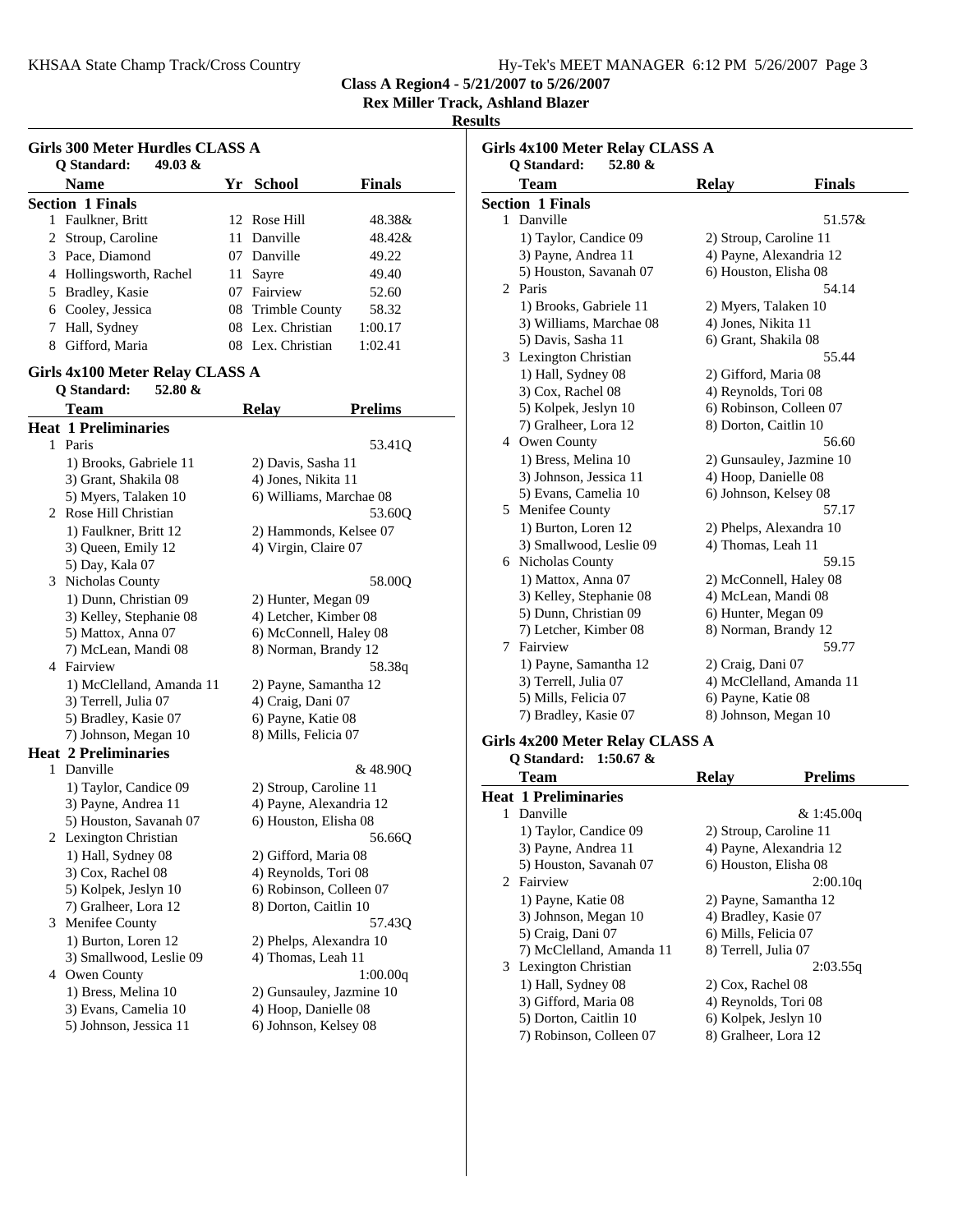**Rex Miller Track, Ashland Blazer**

| Results |
|---------|
|---------|

|   |                          | Heat 1 Preliminaries  (Girls 4x200 Meter Relay CLASS A) |                |
|---|--------------------------|---------------------------------------------------------|----------------|
|   | Team                     | Relay                                                   | <b>Prelims</b> |
|   | 4 Nicholas County        |                                                         | 2:05.00q       |
|   | 1) Dunn, Christian 09    | 2) Hunter, Megan 09                                     |                |
|   | 3) Kelley, Stephanie 08  | 4) Letcher, Kimber 08                                   |                |
|   | 5) Mattox, Anna 07       | 6) McConnell, Haley 08                                  |                |
|   | 7) McLean, Mandi 08      | 8) Norman, Brandy 12                                    |                |
| 5 | Menifee County           |                                                         | 2:07.04q       |
|   | 1) Bottom, Nicole 08     | 2) Mettey, Shannon 07                                   |                |
|   | 3) Phelps, Alexandra 10  | 4) Thomas, Rachel 07                                    |                |
|   | 5) Walker, Chelsea 07    | 6) Hobert, Cassie 11                                    |                |
| 6 | Raceland                 |                                                         | 2:09.10q       |
|   | 1) Davidson, Miranda 08  | 2) Epling, Jessie 11                                    |                |
|   | 3) Harper, Megan 07      | 4) Johnson, Caitlin 07                                  |                |
|   | 5) McGwen, Brittany 07   |                                                         |                |
| 7 | <b>Bracken County</b>    |                                                         | 2:10.00q       |
|   | 1) Green, Brittany 08    | 2) Marsh, Hannah 07                                     |                |
|   | 3) Spicer, Ashley 09     | 4) Breeze, Jessica 07                                   |                |
|   | 5) Katie, Chamberalin 09 |                                                         |                |
| 8 | Owen County              |                                                         | 2:11.00q       |
|   | 1) Bress, Melina 10      | 2) Evans, Camelia 10                                    |                |
|   | 3) Gunsauley, Jazmine 10 | 4) Hoop, Danielle 08                                    |                |
|   | 5) Johnson, Jessica 11   | 6) Johnson, Kelsey 08                                   |                |

#### **Girls 4x200 Meter Relay CLASS A**

| O Standard:<br>1:50.67 $\&$ |                          |                          |               |  |  |
|-----------------------------|--------------------------|--------------------------|---------------|--|--|
|                             | <b>Team</b>              | <b>Relay</b>             | <b>Finals</b> |  |  |
|                             | <b>Section 1 Finals</b>  |                          |               |  |  |
| 1                           | Danville                 |                          | 1:47.35&      |  |  |
|                             | 1) Taylor, Candice 09    | 2) Stroup, Caroline 11   |               |  |  |
|                             | 3) Payne, Andrea 11      | 4) Payne, Alexandria 12  |               |  |  |
|                             | 5) Houston, Savanah 07   | 6) Houston, Elisha 08    |               |  |  |
| 2                           | Lexington Christian      |                          | 1:57.92       |  |  |
|                             | 1) Hall, Sydney 08       | 2) Cox, Rachel 08        |               |  |  |
|                             | 3) Gifford, Maria 08     | 4) Reynolds, Tori 08     |               |  |  |
|                             | 5) Dorton, Caitlin 10    | 6) Kolpek, Jeslyn 10     |               |  |  |
|                             | 7) Robinson, Colleen 07  | 8) Gralheer, Lora 12     |               |  |  |
| 3                           | Fairview                 |                          | 1:57.99       |  |  |
|                             | 1) Payne, Katie 08       | 2) Payne, Samantha 12    |               |  |  |
|                             | 3) Johnson, Megan 10     | 4) McClelland, Amanda 11 |               |  |  |
|                             | 5) Craig, Dani 07        | 6) Mills, Felicia 07     |               |  |  |
|                             | 7) Bradley, Kasie 07     | 8) Terrell, Julia 07     |               |  |  |
| 4                           | Owen County              |                          | 2:02.46       |  |  |
|                             | 1) Bress, Melina 10      | 2) Johnson, Jessica 11   |               |  |  |
|                             | 3) Gunsauley, Jazmine 10 | 4) Johnson, Kelsey 08    |               |  |  |
|                             | 5) Evans, Camelia 10     | 6) Hoop, Danielle 08     |               |  |  |
| 5                           | Nicholas County          |                          | 2:03.58       |  |  |
|                             | 1) Mattox, Anna 07       | 2) McLean, Mandi 08      |               |  |  |
|                             | 3) Kelley, Stephanie 08  | 4) Letcher, Kimber 08    |               |  |  |
|                             | 5) Dunn, Christian 09    | 6) McConnell, Haley 08   |               |  |  |
|                             | 7) Hunter, Megan 09      | 8) Norman, Brandy 12     |               |  |  |
| 6                           | Menifee County           |                          | 2:09.00       |  |  |
|                             | 1) Bottom, Nicole 08     | 2) Mettey, Shannon 07    |               |  |  |
|                             | 3) Phelps, Alexandra 10  | 4) Thomas, Rachel 07     |               |  |  |
|                             | 5) Walker, Chelsea 07    | 6) Hobert, Cassie 11     |               |  |  |

| ılts |                                               |                        |                                   |  |
|------|-----------------------------------------------|------------------------|-----------------------------------|--|
| 7    | <b>Bracken County</b>                         |                        | 2:10.12                           |  |
|      | 1) Green, Brittany 08                         | 2) Marsh, Hannah 07    |                                   |  |
|      | 3) Spicer, Ashley 09                          | 4) Breeze, Jessica 07  |                                   |  |
|      | 5) Katie, Chamberalin 09                      |                        |                                   |  |
| 8    | Raceland                                      |                        | 2:10.28                           |  |
|      | 1) Davidson, Miranda 08                       | 2) Epling, Jessie 11   |                                   |  |
|      | 3) Harper, Megan 07                           | 4) Johnson, Caitlin 07 |                                   |  |
|      | 5) McGwen, Brittany 07                        |                        |                                   |  |
|      |                                               |                        |                                   |  |
|      | Girls 4x400 Meter Relay CLASS A               |                        |                                   |  |
|      | Q Standard:<br>4:18.92 $\&$                   |                        |                                   |  |
|      | <b>Team</b>                                   | <b>Relay</b>           | <b>Prelims</b>                    |  |
|      | <b>Heat 1 Preliminaries</b>                   |                        |                                   |  |
|      | 1 Fairview                                    |                        | 4:38.19Q                          |  |
|      | 1) Payne, Katie 08                            | 2) Johnson, Megan 10   |                                   |  |
|      | 3) Mills, Felicia 07                          | 4) Bradley, Kasie 07   |                                   |  |
|      | 5) Craig, Dani 07                             |                        | 6) Payne, Samantha 12             |  |
|      | 7) Terrell, Julia 07                          | 8) Bridges, Kaitlin 09 |                                   |  |
| 2    | Lexington Christian                           |                        | 5:12.10Q                          |  |
|      | 1) Hiler, Kaelyn 08                           |                        | 2) Robinson, Colleen 07           |  |
|      | 3) Dorton, Caitlin 10                         | 4) Kolpek, Jeslyn 10   |                                   |  |
|      | 5) Gralheer, Lora 12                          | 6) Cave, Calen 07      |                                   |  |
|      | 7) Hamel, Natalie 10                          | 8) Cox, Rachel 08      |                                   |  |
|      | <b>Heat 2 Preliminaries</b>                   |                        |                                   |  |
| 1    | Danville                                      |                        | 4:20.00Q                          |  |
|      | 1) Stroup, Caroline 11                        | 2) Payne, Andrea 11    |                                   |  |
|      | 3) Pace, Diamond 07                           |                        | 4) Houston, Savanah 07            |  |
|      | 5) Houston, Elisha 08                         | 6) McBee, Olivia 09    |                                   |  |
|      | 2 Menifee County                              |                        | 4:45.30Q                          |  |
|      | 1) Thomas, Leah 11                            | 2) Burton, Loren 12    |                                   |  |
|      | 3) Smallwood, Leslie 09                       |                        | 4) Phelps, Alexandra 10           |  |
|      | 5) Lane, Lara 11<br>3 Nicholas County         |                        | 6) Schmidt, Amilee 11<br>5:10.00Q |  |
|      |                                               |                        |                                   |  |
|      | 1) Dunn, Christian 09                         | 2) Hunter, Megan 09    | 4) Letcher, Kimber 08             |  |
|      | 3) Kelley, Stephanie 08<br>5) Mattox, Anna 07 |                        | 6) McConnell, Haley 08            |  |
|      | 7) McLean, Mandi 08                           |                        | 8) Norman, Brandy 12              |  |
|      | 4 Trimble County                              |                        | 5:11.00q                          |  |
|      | 1) Chappel, Brandi 08                         | 2) Fogle, Kaci 08      |                                   |  |
|      | 3) Dunlap, McKenzie 07                        |                        | 4) Thomas, Valerie 10             |  |
|      | 5) Cooley, Jessica 08                         | 6) Barne, Kayla 07     |                                   |  |
|      | 4 Owen County                                 |                        | 5:11.00q                          |  |
|      | 1) Johnson, Kelsey 08                         | 2) Seale, Kaycee 10    |                                   |  |
|      | 3) Evans, Camelia 10                          |                        | 4) Beckham, Tiffany 09            |  |
|      | 5) Bress, Melina 10                           | 6) Johnson, Jessica 11 |                                   |  |
|      | 7) Hoop, Danielle 08                          |                        |                                   |  |
|      |                                               |                        |                                   |  |
|      | Girls 4x400 Meter Relay CLASS A               |                        |                                   |  |
|      | Q Standard:<br>4:18.92 $\&$                   |                        |                                   |  |
|      | Team                                          | <b>Relay</b>           | <b>Finals</b>                     |  |
|      | <b>Section 1 Finals</b>                       |                        |                                   |  |
|      | 1 Danville                                    |                        | 4:25.77                           |  |
|      | 1) Stroup, Caroline 11                        | 2) Payne, Andrea 11    |                                   |  |
|      | 3) Pace, Diamond 07                           |                        | 4) Houston, Savanah 07            |  |

4) Houston, Savanah 07<br>6) McBee, Olivia 09

5) Houston, Elisha 08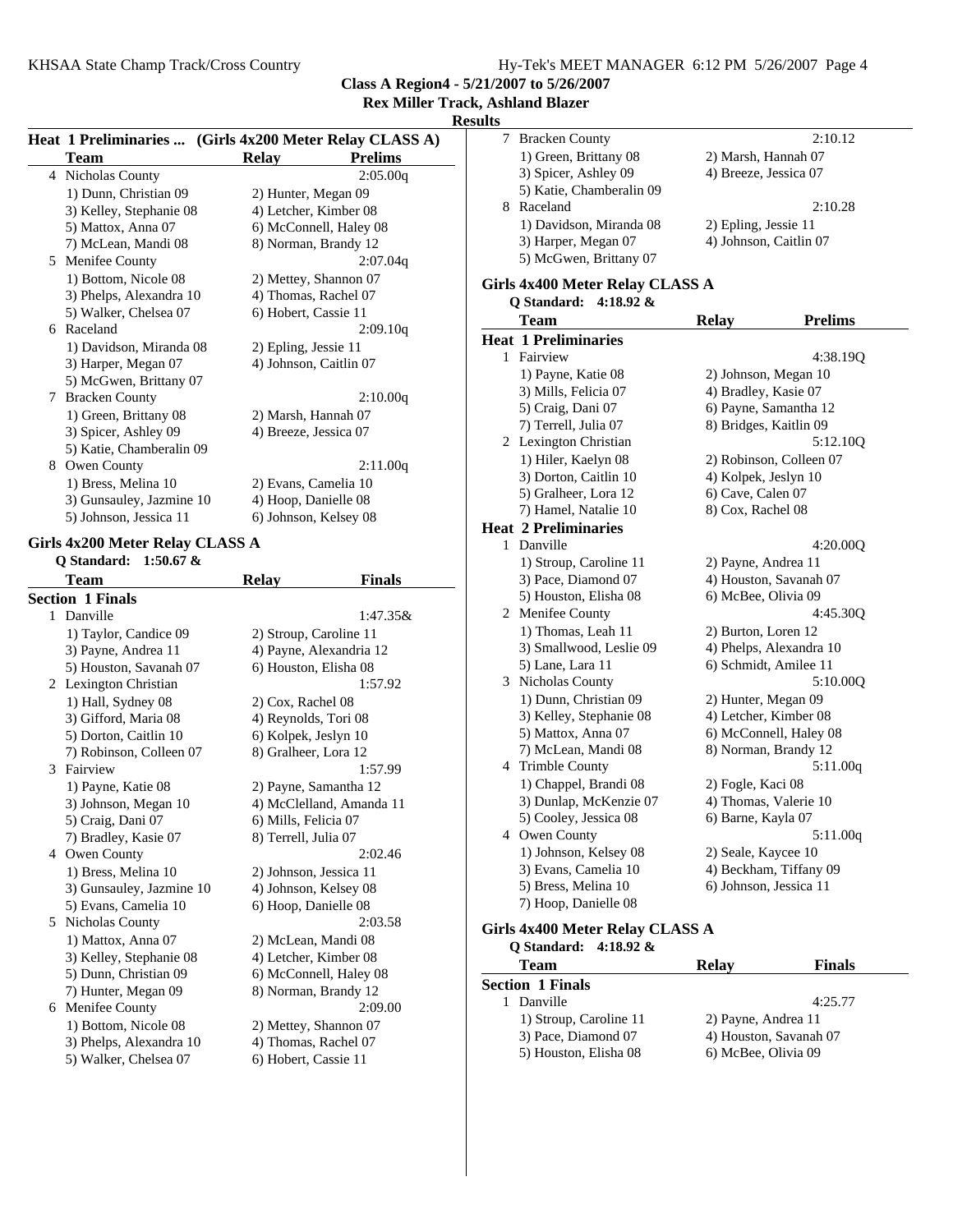KHSAA State Champ Track/Cross Country

**Class A Region4 - 5/21/2007 to 5/26/2007**

**Rex Miller Track, Ashland Blazer**

#### **Resu**

| Section 1 Finals  (Girls 4x400 Meter Relay CLASS A) |                         |                               |         |  |
|-----------------------------------------------------|-------------------------|-------------------------------|---------|--|
|                                                     | <b>Team</b>             | <b>Finals</b><br><b>Relay</b> |         |  |
| $\mathfrak{D}$                                      | Fairview                |                               | 4:37.37 |  |
|                                                     | 1) Payne, Katie 08      | 2) Johnson, Megan 10          |         |  |
|                                                     | 3) Mills, Felicia 07    | 4) Bradley, Kasie 07          |         |  |
|                                                     | 5) Craig, Dani 07       | 6) Payne, Samantha 12         |         |  |
|                                                     | 7) Terrell, Julia 07    | 8) Bridges, Kaitlin 09        |         |  |
|                                                     | 3 Menifee County        |                               | 4:42.92 |  |
|                                                     | 1) Thomas, Leah 11      | 2) Burton, Loren 12           |         |  |
|                                                     | 3) Phelps, Alexandra 10 | 4) Smallwood, Leslie 09       |         |  |
|                                                     | 5) Lane, Lara 11        | 6) Schmidt, Amilee 11         |         |  |
|                                                     | 4 Trimble County        |                               | 5:00.59 |  |
|                                                     | 1) Chappel, Brandi 08   | 2) Fogle, Kaci 08             |         |  |
|                                                     | 3) Dunlap, McKenzie 07  | 4) Thomas, Valerie 10         |         |  |
|                                                     | 5) Cooley, Jessica 08   | 6) Barne, Kayla 07            |         |  |
|                                                     | 5 Nicholas County       |                               | 5:02.93 |  |
|                                                     | 1) Mattox, Anna 07      | 2) McConnell, Haley 08        |         |  |
|                                                     | 3) Kelley, Stephanie 08 | 4) Letcher, Kimber 08         |         |  |
|                                                     | 5) Dunn, Christian 09   | 6) Hunter, Megan 09           |         |  |
|                                                     | 7) McLean, Mandi 08     | 8) Norman, Brandy 12          |         |  |
|                                                     | 6 Lexington Christian   |                               | 5:17.67 |  |
|                                                     | 1) Hiler, Kaelyn 08     | 2) Robinson, Colleen 07       |         |  |
|                                                     | 3) Cave, Calen 07       | 4) Hamel, Natalie 10          |         |  |
|                                                     | 5) Gralheer, Lora 12    | 6) Dorton, Caitlin 10         |         |  |
|                                                     | 7) Kolpek, Jeslyn 10    | 8) Cox, Rachel 08             |         |  |
| 7                                                   | Owen County             |                               | 5:31.58 |  |
|                                                     | 1) Johnson, Kelsey 08   | 2) Seale, Kaycee 10           |         |  |
|                                                     | 3) Evans, Camelia 10    | 4) Beckham, Tiffany 09        |         |  |
|                                                     | 5) Bress, Melina 10     | 6) Johnson, Jessica 11        |         |  |
|                                                     | 7) Hoop, Danielle 08    |                               |         |  |

## **Girls 4x800 Meter Relay CLASS A**

**Q Standard: 10:32.53 &**

|                  | Team                    | <b>Relay</b>            | Finals   |  |
|------------------|-------------------------|-------------------------|----------|--|
| <b>Section 1</b> |                         |                         |          |  |
|                  | 1 Danville              |                         | 10:46.55 |  |
|                  | 1) Nealy, Asia 09       | 2) McBee, Olivia 09     |          |  |
|                  | 3) Pace, Diamond 07     | 4) Snapp, Kaitlin 07    |          |  |
|                  | 5) Bethea, Brittany 09  |                         |          |  |
|                  | 2 Trimble County        |                         | 10:55.69 |  |
|                  | 1) Fogle, Kaci 08       | 2) Thomas, Valerie 10   |          |  |
|                  | 3) Dunlap, McKenzie 07  | 4) Chappel, Brandi 08   |          |  |
|                  | 5) Barne, Kayla 07      | 6) Cooley, Jessica 08   |          |  |
| 3                | Fairview                |                         | 11:17.68 |  |
|                  | 1) Mills, Felicia 07    | 2) Bridges, Kaitlin 09  |          |  |
|                  | 3) McKinney, Laken 07   | 4) Craig, Dani 07       |          |  |
|                  | 5) Terrell, Julia 07    | 6) Bradley, Kasie 07    |          |  |
|                  | 7) Payne, Katie 08      | 8) Johnson, Megan 10    |          |  |
| 4                | Menifee County          |                         | 11:46.14 |  |
|                  | 1) Thomas, Leah 11      | 2) Lane, Lara 11        |          |  |
|                  | 3) Smallwood, Leslie 09 | 4) Phelps, Alexandra 10 |          |  |
|                  | 5) Hobert, Cassie 11    | 6) Schmidt, Amilee 11   |          |  |
| 5.               | Lexington Christian     |                         | 12:03.00 |  |
|                  | 1) Cave, Calen 07       | 2) Emmert, Jordan 09    |          |  |
|                  | 3) Young, Ali 09        | 4) Hamel, Natalie 10    |          |  |
|                  | 5) Robinson, Colleen 07 | 6) Kolpek, Jeslyn 10    |          |  |
|                  |                         |                         |          |  |

| ults |                                                              |      |                        |                |
|------|--------------------------------------------------------------|------|------------------------|----------------|
| 6    | Raceland                                                     |      |                        | 13:00.31       |
|      | 1) Epling, Jessie 11                                         |      | 2) Harper, Megan 07    |                |
|      | 3) Johnson, Caitlin 07                                       |      | 4) McGwen, Brittany 07 |                |
|      | 5) Speaks, Makenzi 05                                        |      |                        |                |
|      | <b>Boys 100 Meter Dash CLASS A</b><br>Q Standard:<br>11.40 & |      |                        |                |
|      | <b>Name</b>                                                  | Yr   | School                 | <b>Prelims</b> |
|      | <b>Heat 1 Preliminaries</b>                                  |      |                        |                |
|      | 1 Morriss, Daylen                                            |      | 12 Danville            | 11.63Q         |
|      | 2 Denton, Brett                                              |      | 10 Raceland            | 12.16Q         |
|      | 3 Welch, Keith                                               | 11 - | Carroll County         | 12.36          |
|      | 4 Allen, Matt                                                |      | 11 Bracken County      | 12.98          |
|      | 5 Wilson, Jonathon                                           |      | 08 Trimble County      | 13.90          |
|      | --- Thomas, Tiion                                            |      | 10 Paris               | DQ             |
|      | <b>Heat 2 Preliminaries</b>                                  |      |                        |                |
|      | 1 Williams, Shawn                                            | 11   | Fairview               | & 11.28Q       |
|      | 2 Simon, Antwoine                                            |      | 10 Danville            | 11.58Q         |
|      | 3 Robinson, Antoine                                          |      | 12 Frankfort           | 11.62q         |
|      | 4 Davis, Corey                                               |      | 11 Raceland            | 12.52          |
|      | 5 Nichols, John                                              |      | 10 Lex. Christian      | 12.95          |
|      | 6 Kibler, Nate                                               |      | 09 Burgin              | 13.79          |
|      | 7 Simington, Neil                                            |      | 10 Owen County         | 15.22          |
|      | <b>Heat 3 Preliminaries</b>                                  |      |                        |                |
|      | 1 Harris, Terrell                                            |      | 11 Paris               | & 11.39Q       |
|      | 2 Morgan, Jordan                                             |      | 11 Frankfort           | 11.52Q         |
|      | 3 Witt, Savage                                               |      | 10 Lex. Christian      | 11.59q         |
|      | 4 Barker, Jacob                                              |      | 10 Bath County         | 12.06          |
|      | 5 Lewellyn, Garvin                                           |      | 10 Carroll County      | 12.56          |
|      | 6 Breeze, Codie                                              |      | 10 Bracken County      | 12.79          |
| 7    | Bailey, Kevin                                                | 07   | <b>Trimble County</b>  | 16.26          |
|      |                                                              |      |                        |                |
|      | <b>Boys 100 Meter Dash CLASS A</b>                           |      |                        |                |
|      | Q Standard:<br>$11.40 \&$                                    |      |                        |                |
|      | <b>Name</b>                                                  |      | Yr School              | <b>Finals</b>  |
|      | <b>Section 1 Finals</b>                                      |      |                        |                |
| 1    | Morriss, Daylen                                              |      | 12 Danville            | 11.36&         |
|      | 2 Harris, Terrell                                            | 11   | Paris                  | 11.44          |
|      | 3 Simon, Antwoine                                            |      | 10 Danville            | 11.59          |
|      | 4 Morgan, Jordan                                             | 11 - | Frankfort              | 11.71          |
|      | 5 Robinson, Antoine                                          |      | 12 Frankfort           | 11.78          |
|      | 6 Witt, Savage                                               |      | 10 Lex. Christian      | 11.83          |
| 7    | Denton, Brett                                                |      | 10 Raceland            | 12.28          |
|      | <b>Boys 200 Meter Dash CLASS A</b>                           |      |                        |                |
|      | Q Standard:<br>23.25 &                                       |      |                        |                |
|      | <b>Name</b>                                                  |      | Yr School              | <b>Prelims</b> |
|      | <b>Heat 1 Preliminaries</b>                                  |      |                        |                |
|      | 1 Winkler, Nick                                              | 11   | Danville               | 23.29Q         |
|      | 2 Robinson, Antoine                                          |      | 12 Frankfort           | 25.22q         |
|      | 3 Doolin, Matthew                                            |      | 12 Owen County         | 26.96          |
|      | 4 Wilson, Richard                                            |      | 11 Trimble County      | 28.66          |
|      | 5 Rice, Andy                                                 |      | 12 Nicholas County     | 29.36          |
|      | <b>Heat 2 Preliminaries</b>                                  |      |                        |                |
|      | 1 Harris, Terrell                                            | 11 - | Paris                  | 23.32Q         |
|      |                                                              |      |                        |                |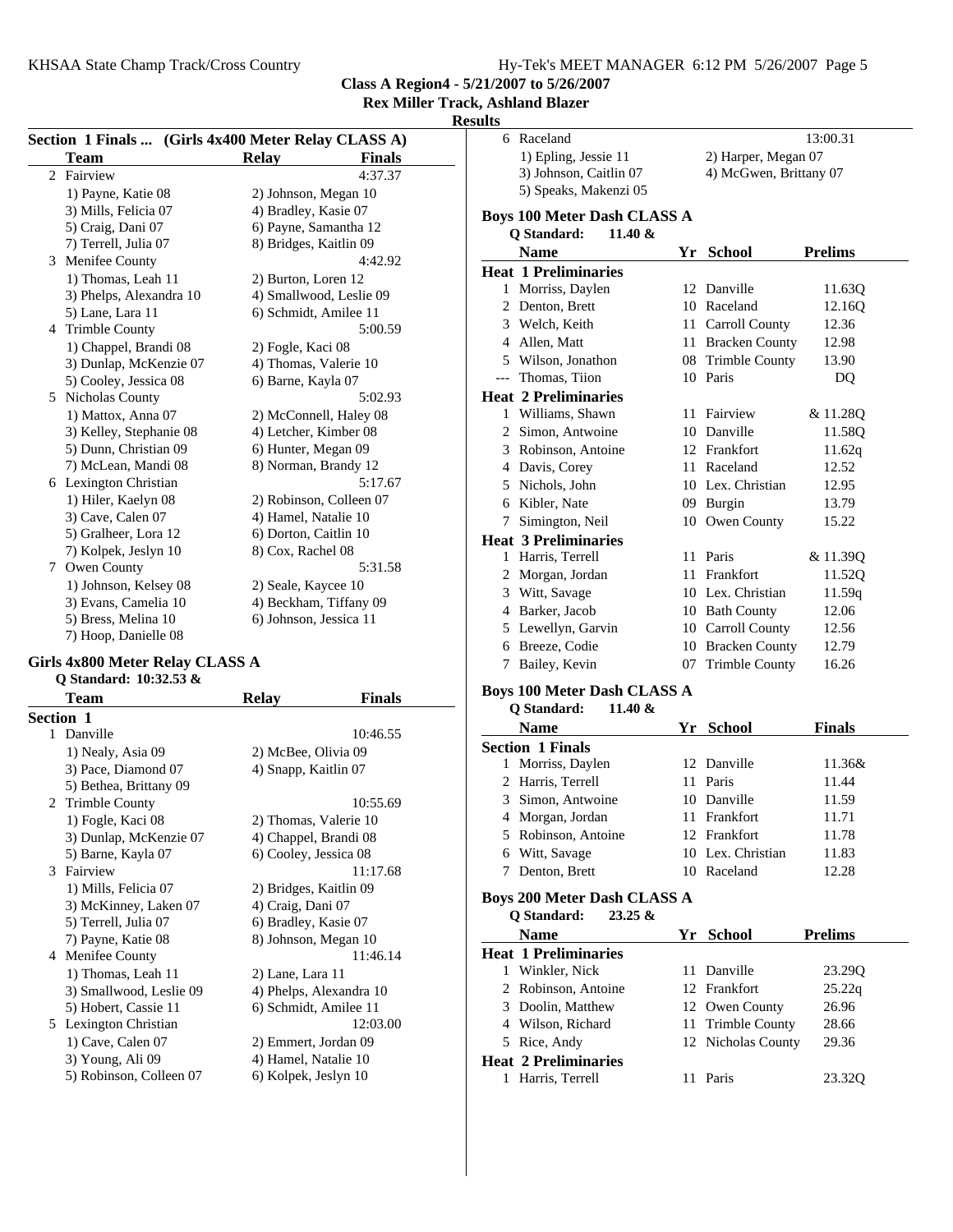| Hy-Tek's MEET MANAGER 6:12 PM 5/26/2007 Page 6 |  |  |  |
|------------------------------------------------|--|--|--|
|------------------------------------------------|--|--|--|

**Rex Miller Track, Ashland Blazer**

**Results**

|              | <b>Heat 2 Preliminaries </b>       |    |                                            |                |  |
|--------------|------------------------------------|----|--------------------------------------------|----------------|--|
|              | <b>Name</b>                        |    | (Boys 200 Meter Dash CLASS A)<br>Yr School | <b>Prelims</b> |  |
|              | 2 McNamara, Shawn                  |    | 12 Carroll County                          | 24.08q         |  |
|              |                                    |    |                                            |                |  |
|              | 3 Barker, Jacob                    |    | 10 Bath County                             | 25.19q         |  |
|              | 4 Hawkins, Zach                    |    | 12 Trimble County                          | 25.62          |  |
|              | <b>Heat 3 Preliminaries</b>        |    |                                            |                |  |
|              | 1 Williams, Shawn                  |    | 11 Fairview                                | 23.86Q         |  |
|              | 2 Witt, Savage                     |    | 10 Lex. Christian                          | 25.13q         |  |
|              | 3 Allen, Matt                      |    | 11 Bracken County                          | 25.83          |  |
|              | 4 Stanley, Jerome                  |    | 09 Paris                                   | 26.50          |  |
|              | 5 Sorrell, Morgan                  |    | 10 Bath County                             | 27.80          |  |
|              | 6 Alford, Jeffrey                  |    | 08 Burgin                                  | 30.97          |  |
|              | <b>Heat 4 Preliminaries</b>        |    |                                            |                |  |
|              | 1 Gehringer, John                  |    | 12 Fairview                                | 25.10Q         |  |
|              | 2 Henderson, Derrick               |    | 10 Danville                                | 25.57          |  |
|              | 3 Davis, Corey                     |    | 11 Raceland                                | 25.77          |  |
|              | 4 Kibler, Nate                     |    | 09 Burgin                                  | 30.44          |  |
|              | <b>Boys 200 Meter Dash CLASS A</b> |    |                                            |                |  |
|              | Q Standard:<br>$23.25 \&$          |    |                                            |                |  |
|              | Name                               |    | Yr School                                  | <b>Finals</b>  |  |
|              | <b>Section 1 Finals</b>            |    |                                            |                |  |
|              | 1 Harris, Terrell                  |    | 11 Paris                                   | 22.88&         |  |
|              | 2 Winkler, Nick                    |    | 11 Danville                                | 22.98&         |  |
|              | 3 Witt, Savage                     |    | 10 Lex. Christian                          | 23.77          |  |
|              | 4 Robinson, Antoine                |    | 12 Frankfort                               | 24.14          |  |
|              | 5 Barker, Jacob                    |    | 10 Bath County                             | 24.49          |  |
|              | 6 McNamara, Shawn                  |    | 12 Carroll County                          | 24.52          |  |
|              | 7 Gehringer, John                  |    | 12 Fairview                                | 25.51          |  |
|              |                                    |    |                                            |                |  |
|              | <b>Boys 400 Meter Dash CLASS A</b> |    |                                            |                |  |
|              | Q Standard:<br>52.69 $\&$          |    |                                            |                |  |
|              | <b>Name</b>                        |    | Yr School                                  | <b>Prelims</b> |  |
|              | <b>Heat 1 Preliminaries</b>        |    |                                            |                |  |
|              | 1 Williams, Shawn                  |    | 11 Fairview                                | 53.30Q         |  |
|              | 2 Grey, Jamie                      |    | 12 Danville                                | 54.70q         |  |
|              | 3 LeMay, Andrew                    |    | 10 Frankfort                               | 56.07q         |  |
|              | 4 Swaim, Hunter                    |    | 12 Lex. Christian                          | 58.13          |  |
|              | 5 Davis, Corey                     |    | 11 Raceland                                | 58.87          |  |
|              | 6 Doolin, Matthew                  |    | 12 Owen County                             | 1:01.34        |  |
|              | <b>Heat 2 Preliminaries</b>        |    |                                            |                |  |
|              | 1 Ockerman, Chad                   |    | 10 Nicholas County                         | 56.10Q         |  |
|              | 2 Lewellyn, Garvin                 |    | 10 Carroll County                          | 1:01.24        |  |
|              | <b>Heat 3 Preliminaries</b>        |    |                                            |                |  |
| $\mathbf{1}$ | McNamara, Shawn                    |    | 12 Carroll County                          | 53.79Q         |  |
|              | 2 Henderson, Derrick               |    | 10 Danville                                | 55.66q         |  |
| 3            | Rankin, Trent                      |    | 09 Paris                                   | 57.56          |  |
|              | 4 Florence, Michael                |    | 09 Bracken County                          | 1:03.70        |  |
| 5            | Alford, Jeffrey                    | 08 | Burgin                                     | 1:06.34        |  |
|              | <b>Heat 4 Preliminaries</b>        |    |                                            |                |  |
| 1            | Fields, Edward                     | 11 | Frankfort                                  | 53.38Q         |  |
| 2            | Witt, Savage                       |    | 10 Lex. Christian                          | 53.61q         |  |
| 3            | Wilson, Richard                    | 11 | <b>Trimble County</b>                      | 1:02.62        |  |
| 4            | Slone, Darren                      | 09 | Raceland                                   | 1:03.82        |  |
| 5            | Kibler, Nate                       | 09 | Burgin                                     | 1:06.29        |  |
|              |                                    |    |                                            |                |  |

| <b>Boys 400 Meter Dash CLASS A</b> |                                    |    |                    |               |  |
|------------------------------------|------------------------------------|----|--------------------|---------------|--|
|                                    | Q Standard:<br>52.69 $\&$          |    |                    |               |  |
|                                    | <b>Name</b>                        |    | Yr School          | <b>Finals</b> |  |
|                                    | <b>Section 1 Finals</b>            |    |                    |               |  |
|                                    | 1 Fields, Edward                   |    | 11 Frankfort       | 49.40&        |  |
|                                    | 2 McNamara, Shawn                  |    | 12 Carroll County  | 53.21         |  |
|                                    | 3 Grey, Jamie                      |    | 12 Danville        | 53.35         |  |
|                                    | 4 Witt, Savage                     |    | 10 Lex. Christian  | 53.60         |  |
|                                    | 5 Henderson, Derrick               |    | 10 Danville        | 55.85         |  |
|                                    | 6 LeMay, Andrew                    |    | 10 Frankfort       | 56.29         |  |
|                                    | 7 Ockerman, Chad                   |    | 10 Nicholas County | 57.29         |  |
|                                    |                                    |    |                    |               |  |
|                                    | <b>Boys 800 Meter Run CLASS A</b>  |    |                    |               |  |
|                                    | Q Standard: 2:04.69 &              |    |                    |               |  |
|                                    | <b>Name</b>                        |    | Yr School          | <b>Finals</b> |  |
|                                    | Section 1                          |    |                    |               |  |
|                                    | 1 Hempel, Ross                     |    | 11 Danville        | $2:02.44\&$   |  |
|                                    | 2 Spain, Nate                      |    | 10 Lex. Christian  | 2:06.14       |  |
|                                    | 3 Elliott, Chris                   |    | 10 Lex. Christian  | 2:14.07       |  |
|                                    | 4 Hill, Jared                      |    | 10 Carroll County  | 2:15.34       |  |
|                                    | 5 Smiley, Eric                     |    | 11 Danville        | 2:16.15       |  |
|                                    | 6 Harmon, Robert                   |    | 11 Menifee County  | 2:16.82       |  |
|                                    | 7 Slone, Kyle                      |    | 10 Raceland        | 2:20.36       |  |
|                                    | 8 Klimper, Zach                    |    | 11 Paris           | 2:22.54       |  |
|                                    | 9 Kincaid, Micheal                 |    | 12 Owen County     | 2:24.68       |  |
|                                    | 10 Williams, Michael               |    | 09 Menifee County  | 2:25.04       |  |
|                                    | 11 Moore, Gary                     |    | 09 Raceland        | 2:26.18       |  |
|                                    | 12 Stethen, Matt                   |    | 09 Trimble County  | 2:29.28       |  |
|                                    | 13 Heveline, Daryl                 |    | 09 Trimble County  | 2:31.24       |  |
|                                    | 14 Jones, Gabe                     |    | 09 Sayre           | 2:35.16       |  |
|                                    | 15 Coffey, Jimmy                   |    | 09 Nicholas County | 2:38.30       |  |
|                                    | 16 McCall, JC                      |    | 12 Carroll County  | 2:40.73       |  |
|                                    | 17 Kulas, Alex                     |    | 10 Fairview        | 2:42.52       |  |
|                                    | 18 Adkins, Richard                 |    | 10 Bath County     | 2:59.44       |  |
|                                    | 19 Sanders, John                   |    | 07 Bracken County  | 3:09.45       |  |
|                                    |                                    |    |                    |               |  |
|                                    | <b>Boys 1600 Meter Run CLASS A</b> |    |                    |               |  |
|                                    | <b>O</b> Standard:<br>4:41.19 $\&$ |    |                    |               |  |
|                                    | <b>Name</b>                        | Yr | <b>School</b>      | Finals        |  |
| Section 1                          |                                    |    |                    |               |  |
| 1                                  | Hempel, Ross                       |    | 11 Danville        | 4:41.27       |  |
| $\overline{2}$                     | Walker, Wesley                     |    | 10 Sayre           | 4:45.38       |  |
|                                    | 3 Elliott, Chris                   |    | 10 Lex. Christian  | 4:49.31       |  |
|                                    | 4 Meadows, Jeremy                  |    | 12 Carroll County  | 4:53.47       |  |
| 5                                  | Olliges, Paul                      |    | 11 Lex. Christian  | 4:57.24       |  |
|                                    | 6 Ball, Taylor                     |    | 09 Trimble County  | 5:08.71       |  |
| 7                                  | Kincaid, Micheal                   |    | 12 Owen County     | 5:10.56       |  |
| 8                                  | Elswick, Chris                     |    | 12 Fairview        | 5:11.67       |  |
| 9                                  | Harmon, Robert                     | 11 | Menifee County     | 5:11.97       |  |
|                                    | 10 Beckerson, William              |    | 10 Burgin          | 5:13.62       |  |
| 11                                 | Gunter, Ceth                       |    | 09 Fairview        | 5:19.60       |  |
|                                    | 12 Williams, Michael               |    | 09 Menifee County  | 5:24.59       |  |
| 13                                 | Beckerson, Jonathon                |    | 09 Burgin          | 5:26.09       |  |
| 14                                 | Stethen, Matt                      |    | 09 Trimble County  | 5:27.90       |  |
| 15                                 | Slone, Kyle                        |    | 10 Raceland        | 5:30.37       |  |
|                                    |                                    |    |                    |               |  |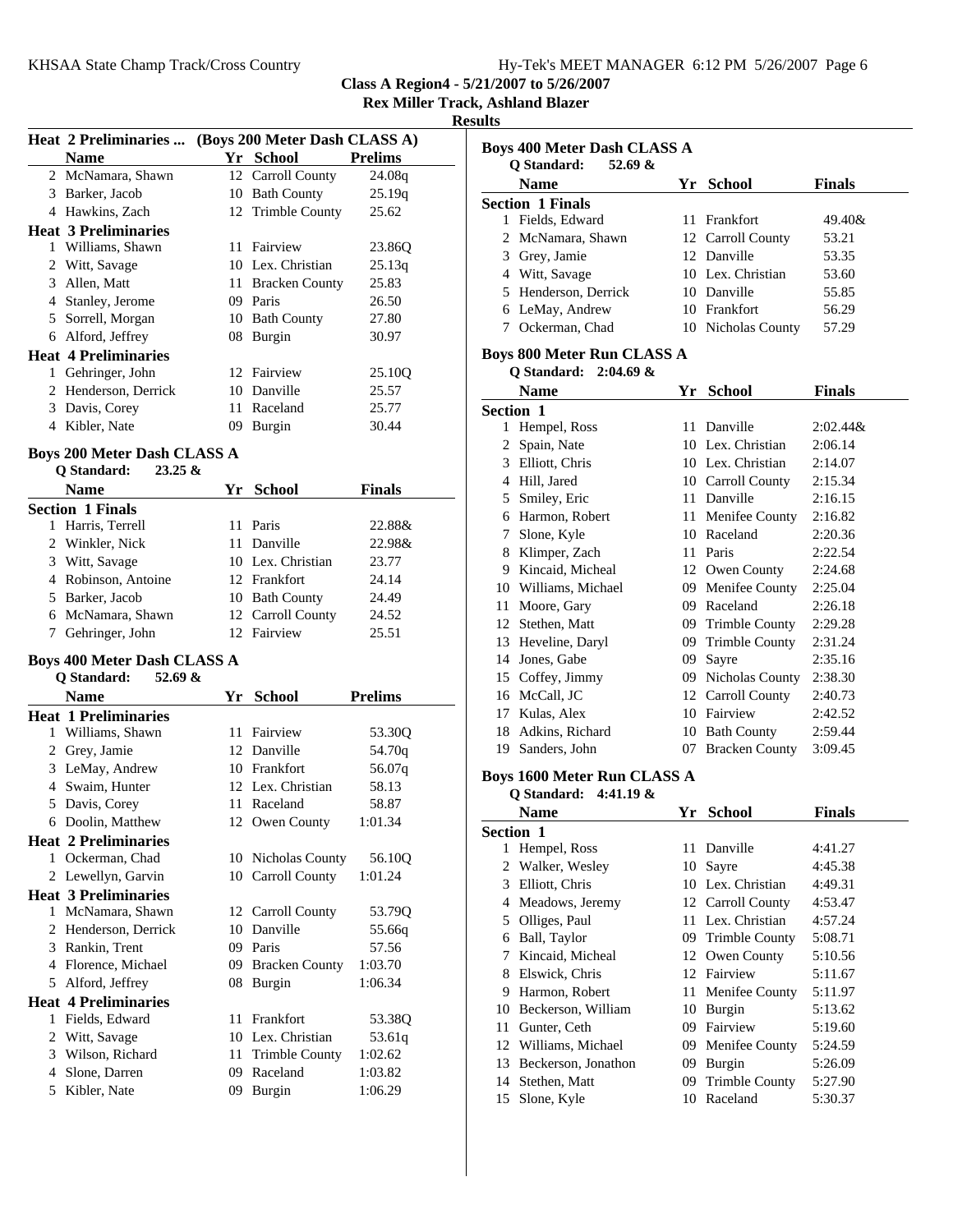**Rex Miller Track, Ashland Blazer**

#### **Results**

|           | Section 1 (Boys 1600 Meter Run CLASS A)                         |    |                               |                  |  |
|-----------|-----------------------------------------------------------------|----|-------------------------------|------------------|--|
|           | <b>Name</b>                                                     |    | Yr School                     | <b>Finals</b>    |  |
|           | 16 Bodner, Daniel                                               |    | 12 Danville                   | 5:38.40          |  |
|           | 17 Harper, Seth                                                 |    | 11 Raceland                   | 5:46.64          |  |
|           | 18 Pewther, Paul                                                |    | 10 Bracken County             | 5:49.44          |  |
|           | 19 Klimper, Cameron                                             |    | 09 Paris                      | 5:55.17          |  |
|           | 20 Caudill, Dalton                                              |    | 09 Bath County                | 6:01.17          |  |
|           | 21 Blakeman, Jake                                               |    | 07 Nicholas County            | 6:03.64          |  |
|           | 22 Wilhem, Wes                                                  | 11 | Frankfort                     | 6:21.05          |  |
|           | 23 Hamilton, Tyler                                              |    | 09 Nicholas County            | 6:38.01          |  |
|           | <b>Boys 3200 Meter Run CLASS A</b>                              |    |                               |                  |  |
|           | Q Standard: 10:30.36 &                                          |    |                               |                  |  |
|           | <b>Name</b>                                                     | Yr | <b>School</b>                 | <b>Finals</b>    |  |
| Section 1 |                                                                 |    |                               |                  |  |
|           | 1 Hempel, Byron                                                 |    | 09 Danville                   | 10:42.90         |  |
|           | 2 Meadows, Jeremy                                               |    | 12 Carroll County             | 10:44.28         |  |
|           | 3 Shoemaker, Trey                                               |    | 09 Lex. Christian             | 10:54.94         |  |
|           | 4 Jewell, Brett                                                 |    | 10 Lex. Christian             | 11:04.10         |  |
|           | 5 Bush, Johnny                                                  |    | 10 Rose Hill                  | 11:24.67         |  |
|           | 6 Kincaid, Micheal                                              |    | 12 Owen County                | 11:50.22         |  |
|           | 7 Beckerson, William                                            |    | 10 Burgin                     | 11:50.79         |  |
|           | 8 Garza, Jacob                                                  |    | 07 Bath County                | 12:33.51         |  |
|           | 9 Harper, Seth                                                  |    | 11 Raceland                   | 12:36.90         |  |
|           | 10 Heveline, Daryl                                              |    | 09 Trimble County             | 12:38.04         |  |
|           | 11 Caudill, Dalton                                              |    | 09 Bath County                | 12:48.95         |  |
|           |                                                                 |    | 12 Danville                   |                  |  |
|           | 12 Bodner, Daniel                                               |    |                               | 13:06.07         |  |
|           | 13 Blakeman, Jake                                               |    | 07 Nicholas County 13:38.11   |                  |  |
|           | 14 Hamilton, Tyler                                              |    | 09 Nicholas County 15:31.62   |                  |  |
|           | --- Elswick, Chris                                              |    | 12 Fairview                   | DQ               |  |
|           | --- Gunter, Ceth                                                |    | 09 Fairview                   | DQ               |  |
| $---$     | Ball, Taylor                                                    |    | 09 Trimble County             | DQ               |  |
|           | <b>Boys 110 Meter Hurdles CLASS A</b><br>Q Standard:<br>16.08 & |    |                               |                  |  |
|           | Name                                                            |    | Yr School                     |                  |  |
|           | <b>Heat 1 Preliminaries</b>                                     |    |                               | <b>Prelims</b>   |  |
|           |                                                                 |    | 09 Danville                   |                  |  |
|           | 1 Davis, Raymon<br>2 Lopresto, Anthony                          |    |                               | 16.11Q<br>18.310 |  |
|           | 3 Selvage, Todd                                                 |    | 11 Bath County<br>10 Raceland |                  |  |
|           |                                                                 |    |                               | 19.14Q           |  |
|           | 4 May, Justin                                                   |    | 08 Bracken County             | 20.48q           |  |
|           | 5 Olliges, Paul                                                 |    | 11 Lex. Christian             | 20.71q           |  |
|           | <b>Heat 2 Preliminaries</b>                                     |    |                               |                  |  |
| 1         | Strode, Berrac                                                  |    | 12 Danville                   | & 15.79Q         |  |
| 2         | Stephan, Hunter                                                 | 11 | Sayre                         | 18.33Q           |  |
| 3         | Sorrell, Morgan                                                 |    | 10 Bath County                | 19.96Q           |  |
|           | 4 Watson, Thomas                                                |    | 10 Raceland                   | 22.00            |  |
| 5         | Moratz, Donald                                                  |    | 10 Lex. Christian             | 22.43            |  |
|           | 6 Kiskaden, Anthony                                             |    | 09 Nicholas County            | 22.46            |  |
|           | 7 Wilson, Richard                                               |    | 11 Trimble County             | 24.16            |  |
|           | <b>Boys 110 Meter Hurdles CLASS A</b>                           |    |                               |                  |  |
|           | Q Standard:<br>16.08 &                                          |    |                               |                  |  |
|           | <b>Name</b>                                                     |    | Yr School                     | Finals           |  |
|           | <b>Section 1 Finals</b>                                         |    |                               |                  |  |
| 1         | Strode, Berrac                                                  | 12 | Danville                      | 15.83&           |  |

| llts         |                                               |    |                         |                |
|--------------|-----------------------------------------------|----|-------------------------|----------------|
|              | 2 Davis, Raymon                               |    | 09 Danville             | 16.01&         |
| 3            | Stephan, Hunter                               | 11 | Sayre                   | 17.87          |
|              | 4 Lopresto, Anthony                           |    | 11 Bath County          | 18.36          |
| 5            | Selvage, Todd                                 |    | 10 Raceland             | 19.08          |
|              | 6 Olliges, Paul                               |    | 11 Lex. Christian       | 19.61          |
| 7            | Sorrell, Morgan                               |    | 10 Bath County          | 19.74          |
|              | 8 May, Justin                                 |    | 08 Bracken County       | 22.40          |
|              |                                               |    |                         |                |
|              | <b>Boys 300 Meter Hurdles CLASS A</b>         |    |                         |                |
|              | Q Standard:<br>42.56 &                        |    |                         |                |
|              | <b>Name</b>                                   |    | Yr School               | <b>Prelims</b> |
|              | <b>Heat 1 Preliminaries</b>                   |    |                         |                |
| 1            | Davis, Raymon                                 |    | 09 Danville             | 45.15Q         |
| 2            | Hawkins, Zach                                 |    | 12 Trimble County       | 45.18Q         |
|              | 3 Stephan, Hunter                             | 11 | Sayre                   | 45.42q         |
|              | 4 Sorrell, Morgan                             |    | 10 Bath County          | 50.05          |
|              | 5 Rice, Andy                                  |    | 12 Nicholas County      | 54.96          |
|              | 6 Moratz, Donald                              |    | 10 Lex. Christian       | 56.73          |
|              | <b>Heat 2 Preliminaries</b>                   |    |                         |                |
|              | 1 Lawson, Sean                                |    | 12 Menifee County       | 45.12Q         |
|              | 2 Lopresto, Anthony                           |    | 11 Bath County          | 46.26Q         |
| 3            | May, Justin                                   |    | 08 Bracken County       | 53.43          |
|              | 4 Kiskaden, Anthony                           |    | 09 Nicholas County      | 56.23          |
|              | <b>Heat 3 Preliminaries</b>                   |    |                         |                |
| 1            | Strode, Berrac                                | 12 | Danville                | 46.10Q         |
| 2            | Selvage, Todd                                 | 10 | Raceland                | 47.13Q         |
|              | 3 Olliges, Paul                               |    | 11 Lex. Christian       | 47.27q         |
|              | <b>Boys 300 Meter Hurdles CLASS A</b>         |    |                         |                |
|              | Q Standard:<br>42.56 &                        |    |                         |                |
|              | <b>Name</b>                                   |    | Yr School               | <b>Finals</b>  |
|              | <b>Section 1 Finals</b>                       |    |                         |                |
| $\mathbf{1}$ | Strode, Berrac                                | 12 | Danville                | 43.79          |
|              | 2 Stephan, Hunter                             |    | 11 Sayre                | 44.01          |
| 3            | Hawkins, Zach                                 |    | 12 Trimble County       | 44.91          |
|              | 4 Lawson, Sean                                |    | 12 Menifee County       | 44.95          |
|              | 5 Selvage, Todd                               |    | 10 Raceland             | 45.46          |
| 6            | Lopresto, Anthony                             | 11 | <b>Bath County</b>      | 45.69          |
| 7            | Davis, Raymon                                 |    | 09 Danville             | 45.72          |
|              | 8 Olliges, Paul                               | 11 | Lex. Christian          | 47.82          |
|              |                                               |    |                         |                |
|              | Boys 4x100 Meter Relay CLASS A<br>45.49 &     |    |                         |                |
|              | Q Standard:                                   |    |                         |                |
|              | <b>Team</b>                                   |    | <b>Relay</b>            | <b>Prelims</b> |
|              | <b>Heat 1 Preliminaries</b>                   |    |                         |                |
|              | 1 Paris                                       |    |                         | 45.62Q         |
|              | 1) Harris, Terrell 11                         |    | 2) Stanley, Jerome 09   |                |
|              | 3) Stevens, Zachary 11                        |    | 4) Thomas, Tiion 10     |                |
|              | 5) Myers, Lawrence 11                         |    |                         |                |
|              | 2 Frankfort                                   |    |                         | 46.22Q         |
|              | 1) Wells, Mico 11                             |    | 2) Robinson, Antoine 12 |                |
|              | 3) Jouett, Cameron 12                         |    | 4) Morgan, Jordan 11    |                |
|              | 5) Jennings, Harold 10<br>7) LeMay, Andrew 10 |    | 6) Metcalf, Kerri 10    |                |
|              |                                               |    | 8) Fields, Edward 11    |                |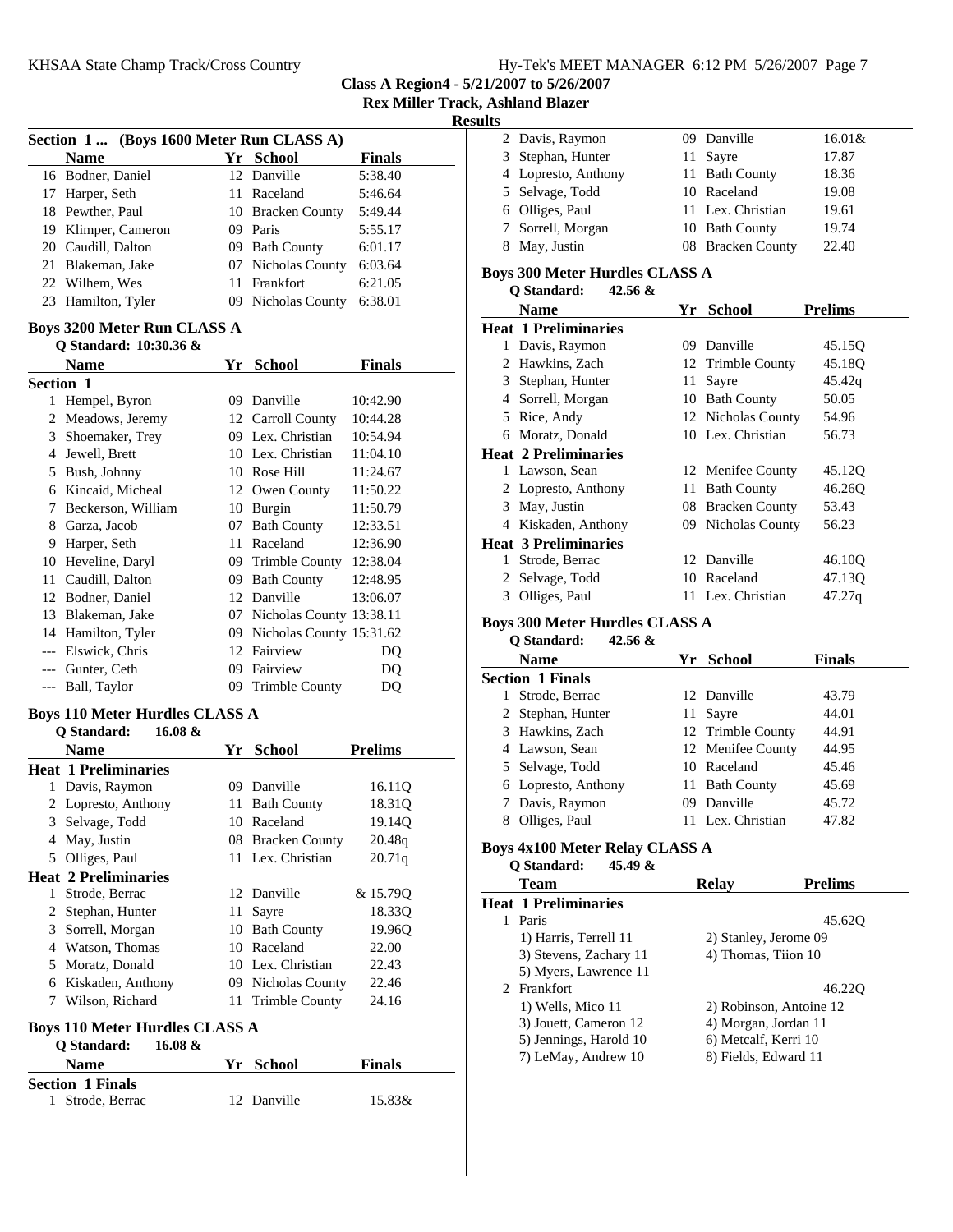**Class A Region4 - 5/21/2007 to 5/26/2007**

## **Rex Miller Track, A**

**Results**

|   |                             | Heat 1 Preliminaries  (Boys 4x100 Meter Relay CLASS A) |                |
|---|-----------------------------|--------------------------------------------------------|----------------|
|   | <b>Team</b>                 | <b>Relay</b>                                           | <b>Prelims</b> |
| 3 | <b>Bracken County</b>       | a                                                      | 51.930         |
|   | 1) Florence, Michael 09     | 2) Florence, Ben 12                                    |                |
|   | 3) Allen, Matt 11           | 4) Breeze, Codie 10                                    |                |
|   | 5) Bryan, Deaton 08         |                                                        |                |
|   | 4 Lexington Christian       |                                                        | 53.49q         |
|   | 1) Nichols, John 10         | 2) Moratz, Donald 10                                   |                |
|   | 3) Ditto, David 12          | 4) Graves, Michael 12                                  |                |
|   | 5) Olliges, Paul 11         | 6) McIntosh, Craig 11                                  |                |
|   | 7) Snyder, Chad 08          | 8) Olliges, Stephen 10                                 |                |
|   | <b>Heat 2 Preliminaries</b> |                                                        |                |
| 1 | Danville                    |                                                        | 48.68Q         |
|   | 1) Davis, Raymon 09         | 2) Strode, Berrac 12                                   |                |
|   | 3) Harlan, David 12         | 4) Simon, Antwoine 10                                  |                |
|   | 5) Henderson, Derrick 10    | 6) Winkler, Nick 11                                    |                |
| 2 | Raceland                    |                                                        | 51.08Q         |
|   | 1) Denton, Brett 10         | 2) Kelley, Cody 09                                     |                |
|   | 3) Forrest, JT 12           | 4) Ratliff, Nick 10                                    |                |
| 3 | Nicholas County             |                                                        | 51.15Q         |
|   | 1) Dale, Cameron 09         | 2) Rice, Andy 12                                       |                |
|   | 3) Ockerman, Chad 10        | 4) Pope, Caleb 07                                      |                |
|   | 5) Gilliland, Cade 10       | 6) Kiskaden, Anthony 09                                |                |
|   | 7) Blakeman, Jake 07        | 8) Smith, Jesse 07                                     |                |
| 4 | Owen County                 |                                                        | 52.78q         |
|   | 1) Hoop, Derrick 09         | 2) Doolin, Matthew 12                                  |                |
|   | 3) Fitzgerald, Andrew 12    | 4) Goodridge, Ty 10                                    |                |
|   | 5) Alford, Josh 10          | 6) Greene, Alan 10                                     |                |
|   | 7) Hensley, Patrick 12      | 8) Kennedy, Sean 10                                    |                |
| 5 | <b>Trimble County</b>       |                                                        | 1:00.39        |
|   | 1) Bailey, Chris 07         | 2) Perkins, Justin 09                                  |                |
|   | 3) Wilson, Jonathon 08      | 4) Bailey, Kevin 07                                    |                |
|   | 5) Heveline, Daryl 09       |                                                        |                |

### **Boys 4x100 Meter Relay CLASS A Q Standard: 45.49 &**

| Team                    | Relav                 | Finals                  |
|-------------------------|-----------------------|-------------------------|
| <b>Section 1 Finals</b> |                       |                         |
| Frankfort<br>1          |                       | 44.36&                  |
| 1) Wells, Mico 11       |                       | 2) Robinson, Antoine 12 |
| 3) Jouett, Cameron 12   | 4) Morgan, Jordan 11  |                         |
| 5) Jennings, Harold 10  | 6) Metcalf, Kerri 10  |                         |
| 7) LeMay, Andrew 10     | 8) Fields, Edward 11  |                         |
| 2 Paris                 |                       | 45.68                   |
| 1) Harris, Terrell 11   | 2) Stanley, Jerome 09 |                         |
| 3) Stevens, Zachary 11  | 4) Thomas, Tiion 10   |                         |
| 5) Myers, Lawrence 11   |                       |                         |
| Raceland<br>3           |                       | 50.67                   |
| 1) Denton, Brett 10     | 2) Kelley, Cody 09    |                         |
| $3)$ Forrest, JT 12     | 4) Ratliff, Nick 10   |                         |
| Nicholas County<br>4    |                       | 51.13                   |
| 1) Dale, Cameron 09     | 2) Rice, Andy 12      |                         |
| 3) Ockerman, Chad 10    | 4) Gilliland, Cade 10 |                         |
| 5) Pope, Caleb 07       |                       | 6) Kiskaden, Anthony 09 |
| 7) Blakeman, Jake 07    | 8) Smith, Jesse 07    |                         |
|                         |                       |                         |

|       | ., Ashland Blazer                           |                                                   |
|-------|---------------------------------------------|---------------------------------------------------|
| ults  |                                             |                                                   |
|       | 5 Bracken County                            | 52.17<br>a                                        |
|       | 1) Florence, Michael 09                     | 2) Florence, Ben 12                               |
|       | 3) Allen, Matt 11                           | 4) Breeze, Codie 10                               |
|       | 5) Bryan, Deaton 08                         |                                                   |
|       | 6 Lexington Christian                       | 52.71                                             |
|       |                                             |                                                   |
|       | 1) Nichols, John 10                         | 2) Moratz, Donald 10                              |
|       | 3) McIntosh, Craig 11                       | 4) Snyder, Chad 08                                |
|       | 5) Olliges, Paul 11                         | 6) Ditto, David 12                                |
|       | 7) Graves, Michael 12                       | 8) Olliges, Stephen 10                            |
|       | --- Danville                                | DNF                                               |
|       | 1) Davis, Raymon 09                         | 2) Strode, Berrac 12                              |
|       | 3) Winkler, Nick 11                         | 4) Simon, Antwoine 10                             |
|       | 5) Henderson, Derrick 10                    | 6) Harlan, David 12                               |
|       | <b>Boys 4x200 Meter Relay CLASS A</b>       |                                                   |
|       | Q Standard:<br>$1:34.54 \&$                 |                                                   |
|       | <b>Team</b>                                 | <b>Prelims</b><br><b>Relay</b>                    |
|       | <b>Heat 1 Preliminaries</b>                 |                                                   |
|       |                                             |                                                   |
|       | 1 Carroll County                            | 1:40.03Q                                          |
|       | $1)$ Hill, Gene $10$                        | 2) Lewellyn, Garvin 10                            |
|       | 3) McNamara, Shawn 12                       | 4) Welch, Keith 11                                |
|       | 5) Brocious, Kory 10                        | 6) McCarter, BJ 11                                |
|       | 2 Nicholas County                           | 1:44.340                                          |
|       | 1) Dale, Cameron 09                         | 2) Gilliland, Cade 10                             |
|       | 3) Pope, Caleb 07                           | 4) Ockerman, Chad 10                              |
|       | 5) Smith, Jesse 07                          | 6) Kiskaden, Anthony 09                           |
|       | 7) Rice, Andy 12                            | 8) Blakeman, Jake 07                              |
|       | 3 Trimble County                            | 2:06.36Q                                          |
|       | 1) Perkins, Justin 09                       | 2) Bailey, Kevin 07                               |
|       | 3) Heveline, Daryl 09                       | 4) Wilson, Jonathon 08                            |
|       | 5) Bailey, Chris 07                         |                                                   |
|       | 4 Bath County                               | 2:18.87q                                          |
|       | 1) Adkins, Richard 10                       | 2) Adkins, William 06                             |
|       | 3) Cox, Nicholas 08                         | 4) Garza, Jacob 07                                |
| $---$ | Raceland                                    | DO                                                |
|       | 1) Davis, Corey 11                          | 2) Denton, Brett 10                               |
|       | 3) Kelley, Cody 09                          | 4) Ratliff, Nick 10                               |
|       | <b>Heat 2 Preliminaries</b>                 |                                                   |
| 1     | Frankfort                                   | 1:36.21Q                                          |
|       | 1) Jouett, Cameron 12                       | 2) Wells, Mico 11                                 |
|       |                                             |                                                   |
|       | 3) Morgan, Jordan 11<br>5) Floyd, DeShon 09 | 4) Robinson, Antoine 12<br>6) Jennings, Harold 10 |
|       |                                             |                                                   |
|       | 7) Fields, Edward 11                        | 8) LeMay, Andrew 10                               |
|       | 2 Danville                                  | 1:37.24Q                                          |
|       | 1) Henderson, Derrick 10                    | 2) Simon, Antwoine 10                             |
|       | 3) Winkler, Nick 11                         | 4) Strode, Berrac 12                              |
|       | 3 Lexington Christian                       | 1:47.69Q                                          |
|       | 1) Moratz, Donald 10                        | 2) Nichols, John 10                               |
|       | 3) Snyder, Chad 08                          | 4) McIntosh, Craig 11                             |
|       | 5) Ditto, David 12                          | 6) Olliges, Paul 11                               |
|       | 7) Graves, Michael 12                       | 8) Olliges, Stephen 10                            |
|       | 4 Owen County                               | 1:50.36q                                          |
|       | 1) Alford, Josh 10                          | 2) Doolin, Matthew 12                             |
|       | 3) Fitzgerald, Andrew 12                    | 4) Hoop, Derrick 09                               |
|       | 5) Hensley, Patrick 12                      | 6) Kennedy, Sean 10                               |
|       |                                             |                                                   |
|       | 7) Simington, Neil 10                       | 8) Goodridge, Zac 11                              |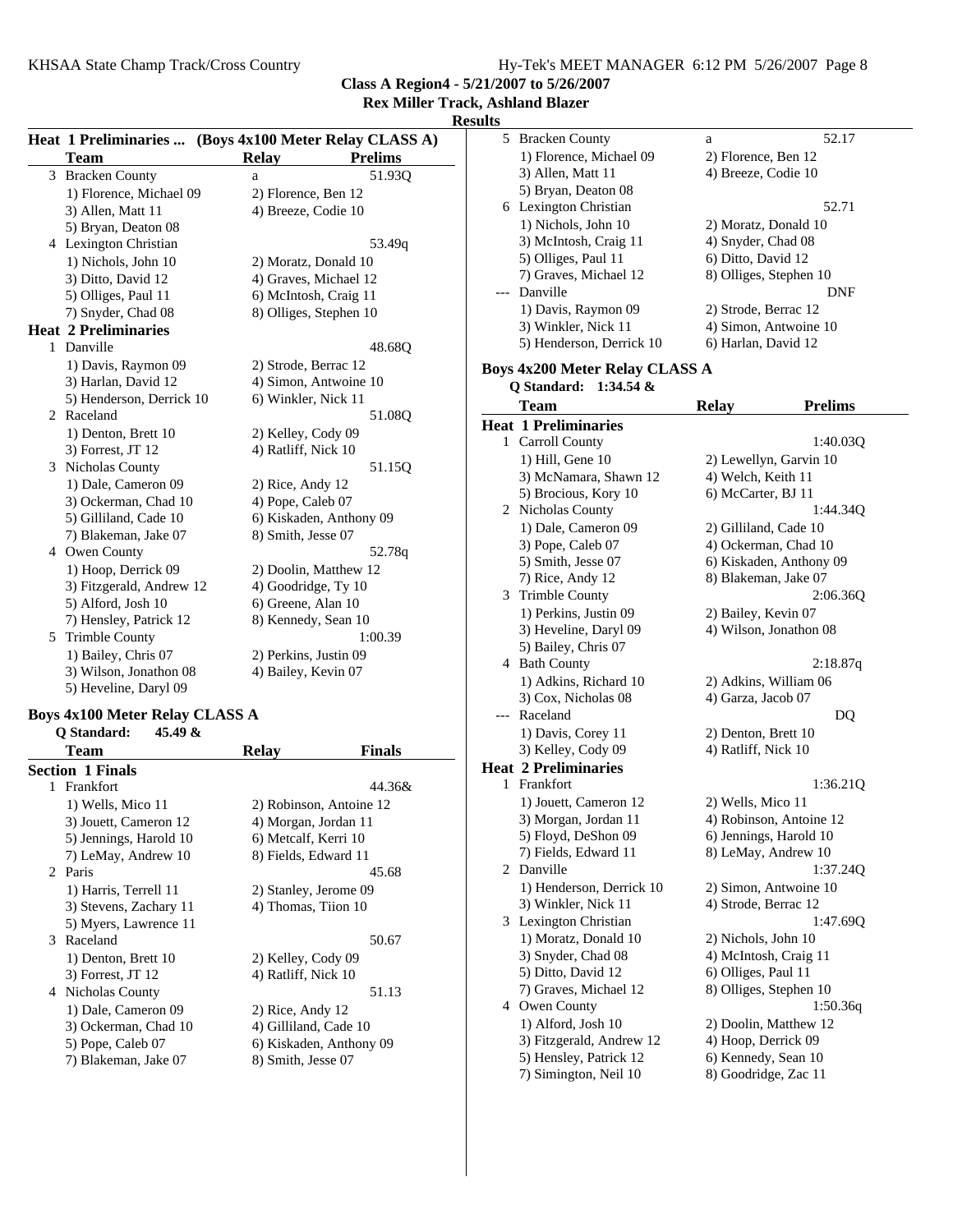KHSAA State Champ Track/Cross Country Hy-Tek's MEET MANAGER 6:12 PM 5/26/2007 Page 9

**Class A Region4 - 5/21/2007 to 5/26/2007**

**Rex Miller Track, Ashland Blazer**

#### **Results**

| <b>Boys 4x200 Meter Relay CLASS A</b><br>Q Standard: 1:34.54 & |                          |                          |               |  |
|----------------------------------------------------------------|--------------------------|--------------------------|---------------|--|
|                                                                | <b>Team</b>              | <b>Relay</b>             | <b>Finals</b> |  |
|                                                                | <b>Section 1 Finals</b>  |                          |               |  |
| 1                                                              | Frankfort                |                          | 1:32.88&      |  |
|                                                                | 1) Jouett, Cameron 12    | 2) Wells, Mico 11        |               |  |
|                                                                | 3) Morgan, Jordan 11     | 4) Robinson, Antoine 12  |               |  |
|                                                                | 5) Floyd, DeShon 09      | 6) Jennings, Harold 10   |               |  |
|                                                                | 7) Fields, Edward 11     | 8) LeMay, Andrew 10      |               |  |
| 2                                                              | Danville                 |                          | 1:33.52&      |  |
|                                                                | 1) Henderson, Derrick 10 | 2) Simon, Antwoine 10    |               |  |
|                                                                | 3) Winkler, Nick 11      | 4) Strode, Berrac 12     |               |  |
| 3                                                              | Nicholas County          |                          | 1:45.82       |  |
|                                                                | 1) Dale, Cameron 09      | 2) Gilliland, Cade 10    |               |  |
|                                                                | 3) Rice, Andy 12         | 4) Ockerman, Chad 10     |               |  |
|                                                                | 5) Smith, Jesse 07       | 6) Kiskaden, Anthony 09  |               |  |
|                                                                | 7) Pope, Caleb 07        | 8) Blakeman, Jake 07     |               |  |
|                                                                | 4 Lexington Christian    |                          | 1:46.73       |  |
|                                                                | 1) Moratz, Donald 10     | 2) Nichols, John 10      |               |  |
|                                                                | 3) Snyder, Chad 08       | 4) McIntosh, Craig 11    |               |  |
|                                                                | 5) Ditto, David 12       | 6) Olliges, Paul 11      |               |  |
|                                                                | 7) Graves, Michael 12    | 8) Olliges, Stephen 10   |               |  |
| 5                                                              | Owen County              |                          | 1:57.65       |  |
|                                                                | 1) Alford, Josh 10       | 2) Simington, Neil 10    |               |  |
|                                                                | 3) Goodridge, Zac 11     | 4) Hoop, Derrick 09      |               |  |
|                                                                | 5) Hensley, Patrick 12   | 6) Kennedy, Sean 10      |               |  |
|                                                                | 7) Doolin, Matthew 12    | 8) Fitzgerald, Andrew 12 |               |  |
|                                                                | 6 Trimble County         |                          | 2:00.87       |  |
|                                                                | 1) Perkins, Justin 09    | 2) Bailey, Kevin 07      |               |  |
|                                                                | 3) Bailey, Chris 07      | 4) Wilson, Jonathon 08   |               |  |
|                                                                | 5) Heveline, Daryl 09    |                          |               |  |
| 7                                                              | <b>Bath County</b>       |                          | 2:08.70       |  |
|                                                                | 1) Adkins, Richard 10    | 2) Adkins, William 06    |               |  |
|                                                                | 3) Cox, Nicholas 08      | 4) Garza, Jacob 07       |               |  |
| ---                                                            | Carroll County           |                          | <b>DNF</b>    |  |
|                                                                | 1) Hill, Gene 10         | 2) Lewellyn, Garvin 10   |               |  |
|                                                                | 3) McNamara, Shawn 12    | 4) Brocious, Kory 10     |               |  |
|                                                                | 5) Welch, Keith 11       | 6) McCarter, BJ 11       |               |  |

#### **Boys 4x400 Meter Relay CLASS A**

| Q Standard: $3:34.57 \&$    |                       |                        |
|-----------------------------|-----------------------|------------------------|
| <b>Team</b>                 | <b>Relay</b>          | <b>Prelims</b>         |
| <b>Heat 1 Preliminaries</b> |                       |                        |
| 1 Carroll County            |                       | 3:47.700               |
| 1) Brocious, Kory 10        | $2)$ Hill, Gene 10    |                        |
| 3) McNamara, Shawn 12       |                       | 4) Lewellyn, Garvin 10 |
| 5) Hill, Jared 10           | 6) Welch, Keith 11    |                        |
| 7) McCarter, BJ 11          |                       |                        |
| 2 Lexington Christian       |                       | 3:53.540               |
| 1) Witt, Savage 10          | 2) Spain, Nate 10     |                        |
| 3) Elliott, Chris 10        | 4) McIntosh, Craig 11 |                        |
| 5) Nichols, John 10         | 6) Olliges, Paul 11   |                        |
| 7) Mullett, Will 09         | 8) Swaim, Hunter 12   |                        |
|                             |                       |                        |

| 3  | Nicholas County             | 4:00.30Q                 |
|----|-----------------------------|--------------------------|
|    | 1) Dale, Cameron 09         | 2) Gilliland, Cade 10    |
|    | 3) Pope, Caleb 07           | 4) Ockerman, Chad 10     |
|    | 5) Smith, Jesse 07          | 6) Rice, Andy 12         |
|    | 7) Coffey, Jimmy 09         | 8) Blakeman, Jake 07     |
| 4  | Owen County                 | 4:51.03q                 |
|    | 1) Payton, Billy 10         | 2) Alford, Josh 10       |
|    | 3) Greene, Alan 10          | 4) Simington, Neil 10    |
|    | 5) Doolin, Matthew 12       | 6) Mears, Dillon 09      |
|    | 7) Kennedy, Sean 10         | 8) Kincaid, Micheal 12   |
|    | 5 Bracken County            | 5:09.78                  |
|    | 1) May, Justin 08           | 2) Pewther, Paul 10      |
|    | 3) Sanders, John 07         | 4) Florence, Michael 09  |
|    | 5) Sims, Kenny 08           |                          |
|    | 6 Bath County               | 5:38.00                  |
|    | 1) Adkins, Richard 10       | 2) Adkins, William 06    |
|    | 3) Cox, Nicholas 08         | 4) Garza, Jacob 07       |
|    | 5) Caudill, Dalton 09       |                          |
|    |                             |                          |
|    | <b>Heat 2 Preliminaries</b> |                          |
| 1. | Paris                       | 3:51.630                 |
|    | 1) Harris, Terrell 11       | 2) Stevens, Jordan 10    |
|    | 3) Klimper, Zach 11         | 4) Thomas, Tiion 10      |
|    | 5) Rankin, Trent 09         | 6) Shupe, Jeremy 11      |
|    | 7) Stanley, Jerome 09       | 8) Kim, Jake 10          |
| 2  | Danville                    | 4:00.400                 |
|    | 1) Grey, Jamie 12           | 2) Henderson, Derrick 10 |
|    | 3) Smiley, Eric 11          | 4) Hempel, Ross 11       |
|    | 5) Strode, Berrac 12        | 6) Winkler, Nick 11      |
| 3  | Raceland                    | 4:04.07Q                 |
|    | 1) Denton, Brett 10         | 2) Ratliff, Nick 10      |
|    | 3) Selvage, Todd 10         | 4) Kelley, Cody 09       |
| 4  | <b>Trimble County</b>       | 4:16.22q                 |
|    | 1) Wilson, Richard 11       | 2) Ball, Taylor 09       |
|    | 3) Perkins, Justin 09       | 4) Stethen, Matt 09      |

**Boys 4x400 Meter Relay CLASS A Q Standard: 3:34.57 &**

|   | $\sigma$ blandard. $\sigma$ . $\sigma$ . $\sigma$ |                        |                          |  |
|---|---------------------------------------------------|------------------------|--------------------------|--|
|   | <b>Team</b>                                       | <b>Relay</b>           | <b>Finals</b>            |  |
|   | <b>Section 1 Finals</b>                           |                        |                          |  |
| 1 | Danville                                          |                        | 3:38.95                  |  |
|   | 1) Grey, Jamie 12                                 | 2) Winkler, Nick 11    |                          |  |
|   | 3) Smiley, Eric 11                                | 4) Hempel, Ross 11     |                          |  |
|   | 5) Strode, Berrac 12                              |                        | 6) Henderson, Derrick 10 |  |
|   | 2 Lexington Christian                             |                        | 3:41.88                  |  |
|   | 1) Witt, Savage 10                                | 2) Spain, Nate 10      |                          |  |
|   | 3) Elliott, Chris 10                              | 4) Swaim, Hunter 12    |                          |  |
|   | 5) Nichols, John 10                               | 6) Olliges, Paul 11    |                          |  |
|   | 7) Mullett, Will 09                               | 8) McIntosh, Craig 11  |                          |  |
|   | 3 Carroll County                                  |                        | 3:45.62                  |  |
|   | 1) Brocious, Kory 10                              | $2)$ Hill, Gene 10     |                          |  |
|   | 3) McNamara, Shawn 12                             | 4) Lewellyn, Garvin 10 |                          |  |
|   | 5) Hill, Jared 10                                 | 6) Welch, Keith 11     |                          |  |
|   | 7) McCarter, BJ 11                                |                        |                          |  |